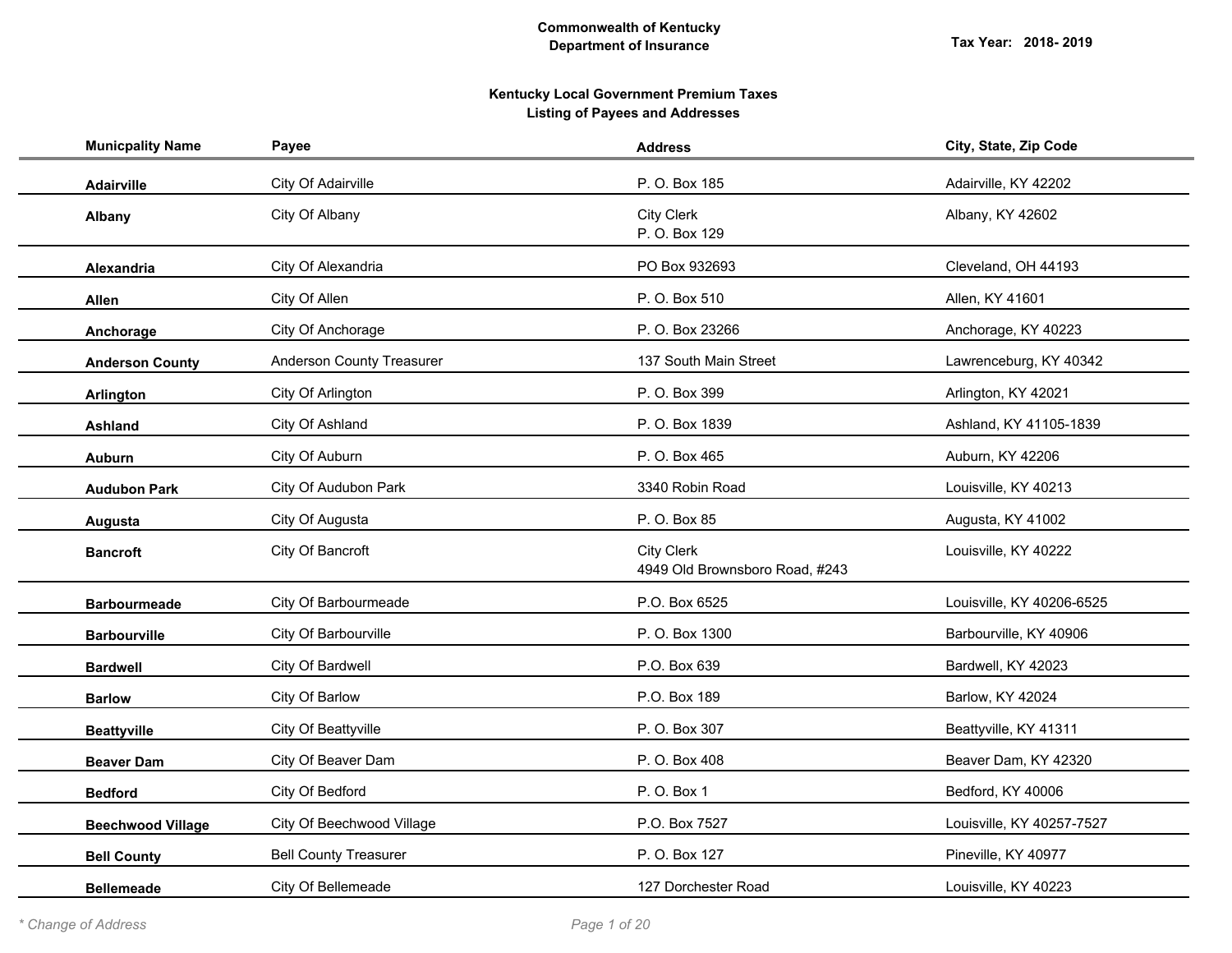| <b>Municpality Name</b>    | Payee                                                     | <b>Address</b>                                                | City, State, Zip Code     |
|----------------------------|-----------------------------------------------------------|---------------------------------------------------------------|---------------------------|
| <b>Bellevue</b>            | City Of Bellevue Insurance Premium                        | P. O. Box 634168                                              | Cincinnati, OH 45263-4168 |
| <b>Bellewood</b>           | City Of Bellewood Treasurer                               | P. O. Box 8095                                                | Louisville, KY 40257-8095 |
| <b>Benton</b>              | City Of Benton                                            | 101 East 11th Street                                          | Benton, KY 42025          |
| <b>Berea</b>               | City Of Berea                                             | 212 Chestnut Street                                           | Berea, KY 40403           |
| <b>Berry</b>               | City Of Berry                                             | P.O. Box 215                                                  | Berry, KY 41003           |
| <b>Blue Ridge Manor</b>    | City Of Blue Ridge Manor                                  | City of Blue Ridge Manor<br>10000 Shelbyville Road, Suite 203 | Louisville, KY 40223      |
| <b>Bonnieville</b>         | City of Bonnieville                                       | P.O. Box 85                                                   | Bonnieville, KY 42713     |
| <b>Bowling Green</b>       | City of Bowling Green                                     | P. O. Box 643501                                              | Cincinnati, OH 45264-3501 |
| <b>Bradfordsville</b>      | City Of Bradfordsville                                    | 202 West Main Street<br>P.O. Box 65                           | Bradfordsville, KY 40009  |
| <b>Brandenburg</b>         | City Of Brandenburg                                       | P. O. Box 305<br>Attn: City Treasurer                         | Brandenburg, KY 40108     |
| <b>Breckinridge County</b> | County of Breckinridge - Breckinridge Co. Fiscal<br>Court | <b>Breckinridge County Treasurer</b><br>P.O. Box 607          | Hardinsburg, KY 40143     |
| <b>Briarwood</b>           | City Of Briarwood                                         | P. O. Box 22408                                               | Louisville, KY 40252      |
| <b>Brodhead</b>            | City Of Brodhead                                          | P. O. Box 556                                                 | Brodhead, KY 40409        |
| <b>Broeck Pointe</b>       | <b>City Of Broeck Pointe</b>                              | P. O. Box 22205                                               | Louisville, KY 40222      |
| <b>Bromley</b>             | City Of Bromley                                           | 226 Boone Street                                              | Bromley, KY 41016         |
| <b>Brooksville</b>         | City Of Brooksville                                       | P. O. Box 216                                                 | Brooksville, KY 41004     |
| <b>Brownsboro Farm</b>     | City Of Brownsboro Farm                                   | 8455 Brownsboro Road                                          | Louisville, KY 40241-1626 |
| <b>Brownsboro Village</b>  | City of Brownsboro Village                                | P.O. Box 6635                                                 | Louisville, KY 40206      |
| <b>Brownsville</b>         | City Of Brownsville                                       | P. O. Box 238                                                 | Brownsville, KY 42210     |
| <b>Bullitt County</b>      | <b>Bullitt County Fiscal Court</b>                        | P. O. Box 768                                                 | Shepherdsville, KY 40165  |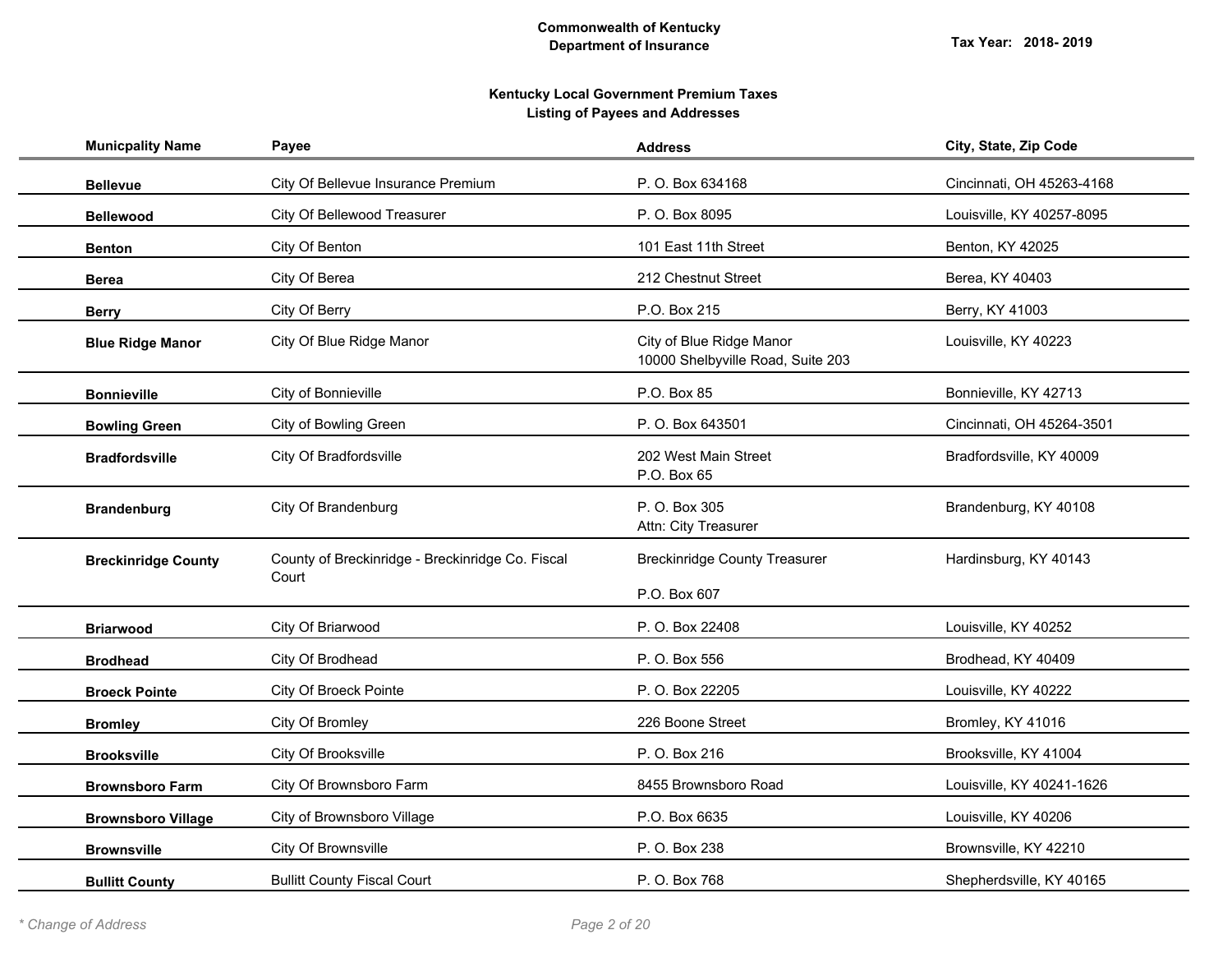| <b>Municpality Name</b> | Payee                                 | <b>Address</b>                    | City, State, Zip Code     |
|-------------------------|---------------------------------------|-----------------------------------|---------------------------|
| <b>Burgin</b>           | City Of Burgin                        | <b>Box 323</b>                    | Burgin, KY 40310          |
| <b>Burkesville</b>      | City Of Burkesville                   | P. O. Box 250                     | Burkesville, KY 42717     |
| <b>Burnside</b>         | City Of Burnside                      | P. O. Box 8                       | Burnside, KY 42519        |
| <b>Butler</b>           | City Of Butler                        | P. O. Box 229                     | Butler, KY 41006          |
| Cadiz                   | City Of Cadiz                         | P. O. Box 1465                    | Cadiz, KY 42211           |
| <b>Calhoun</b>          | City Of Calhoun                       | P. O. Box 294                     | Calhoun, KY 42327         |
| California              | City Of California                    | P.O. Box 25                       | California, KY 41007      |
| <b>Calvert City</b>     | City Of Calvert City                  | P. O. Box 36                      | Calvert City, KY 42029    |
| Cambridge               | City Of Cambridge                     | 2912 Cambridge Road               | Louisville, KY 40220      |
| <b>Campbell County</b>  | <b>Campbell County Fiscal Court</b>   | P.O. Box 645245                   | Cincinnati, OH 45264-5245 |
| Campbellsburg           | City Of Campbellsburg                 | P. O. Box 67                      | Campbellsburg, KY 40011   |
| Campbellsville          | City Of Campbellsville                | 110 South Columbia Avenue, Ste. B | Campbellsville, KY 42718  |
| Campton                 | City Of Campton                       | P. O. Box 35                      | Campton, KY 41301         |
| Caneyville              | City Of Caneyville                    | P. O. Box 69                      | Caneyville, KY 42721-0069 |
| Carlisle                | City Of Carlisle                      | 107 E. Chestnut Street            | Carlisle, KY 40311        |
| <b>Carlisle County</b>  | Carlisle County                       | P.O. Box 279                      | Bardwell, KY 42023        |
| <b>Carrollton</b>       | City Of Carrollton                    | P. O. Box 156                     | Carrollton, KY 41008      |
| <b>Carter County</b>    | Carter County Fiscal Court - Room 227 | Courthouse 300 W. Main St.        | Grayson, KY 41143         |
| <b>Casey County</b>     | Casey County Fiscal Court             | P. O. Box 306                     | Liberty, KY 42539         |
| Catlettsburg            | City Of Catlettsburg                  | P.O. Box 533                      | Catlettsburg, KY 41129    |
| <b>Cave City</b>        | City Of Cave City                     | P. O. Box 567                     | Cave City, KY 42127       |
| Centertown              | City Of Centertown                    | P.O. Box 517                      | Centertown, KY 42328      |
| <b>Central City</b>     | City Of Central City                  | 214 North First Street            | Central City, KY 42330    |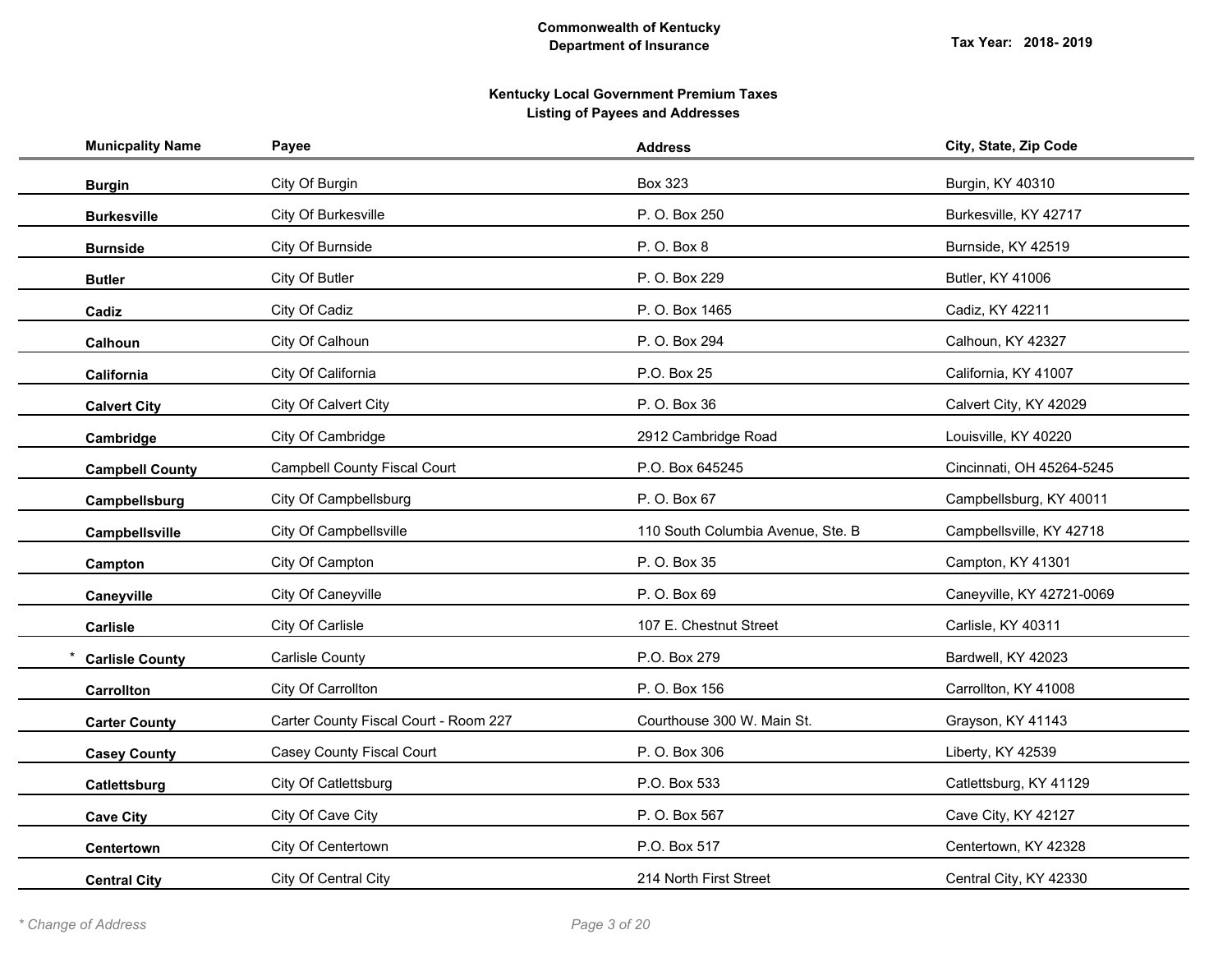| <b>Municpality Name</b>  | Payee                                 | <b>Address</b>                               | City, State, Zip Code      |
|--------------------------|---------------------------------------|----------------------------------------------|----------------------------|
| <b>Clark County</b>      | <b>Clark County Courthouse</b>        | 34 South Main Street<br>Rm # 103             | Winchester, KY 40391       |
| <b>Clarkson</b>          | City Of Clarkson                      | P. O. Box 10<br>213 Millerstown Street       | Clarkson, KY 42726         |
| Clay                     | City Of Clay                          | P. O. Box 425                                | Clay, KY 42404-0425        |
| <b>Clay City</b>         | City Of Clay City                     | P. O. Box 933                                | Clay City, KY 40312        |
| Cloverport               | City Of Cloverport                    | 212 West Main Street                         | Cloverport, KY 40111       |
| <b>Coal Run Village</b>  | City of Coal Run Village              | 81 Church Street                             | Pikeville, KY 41501        |
| <b>Cold Spring</b>       | City Of Cold Spring                   | P.O. Box 932040                              | Cleveland, OH 44193        |
| Coldstream               | City Of Coldstream                    | 9462 Brownsboro Road #140                    | Louisville, KY 40241       |
| Columbia                 | City Of Columbia                      | 116 Campbellsville Street                    | Columbia, KY 42728         |
| Corbin                   | City Of Corbin                        | P. O. Box 1343                               | Corbin, KY 40702           |
| <b>Corinth</b>           | City Of Corinth                       | 215 Thomas Lane<br>P. O. Box 157             | Corinth, KY 41010          |
| Corydon                  | City Of Corydon                       | P. O. Box 185                                | Corydon, KY 42406          |
| Covington                | City Of Covington                     | Insurance Premium Tax<br>20 West Pike Street | Ft.Mitchell, KY 41011      |
| <b>Crab Orchard</b>      | City Of Crab Orchard                  | P. O. Box 87                                 | Crab Orchard, KY 40419     |
| <b>Creekside</b>         | City Of Creekside                     | P. O. Box 221076                             | Louisville, KY 40252-1076  |
| <b>Crescent Springs</b>  | The City Of Crescent Springs          | 739 Buttermilk Pike                          | Crescent Springs, KY 41017 |
| <b>Crestview</b>         | City Of Crestview                     | 14 Circle Drive                              | Cold Spring, KY 41076      |
| Crestwood                | City Of Crestwood                     | P. O. Box 186                                | Crestwood, KY 40014        |
| <b>Crittenden</b>        | City Of Crittenden                    | P.O. Box 207<br>117 South Main Street        | Crittenden, KY 41030       |
| <b>Crittenden County</b> | <b>Crittenden County Fiscal Court</b> | 107 South Main Street, Ste, 208              | Marion, KY 42064           |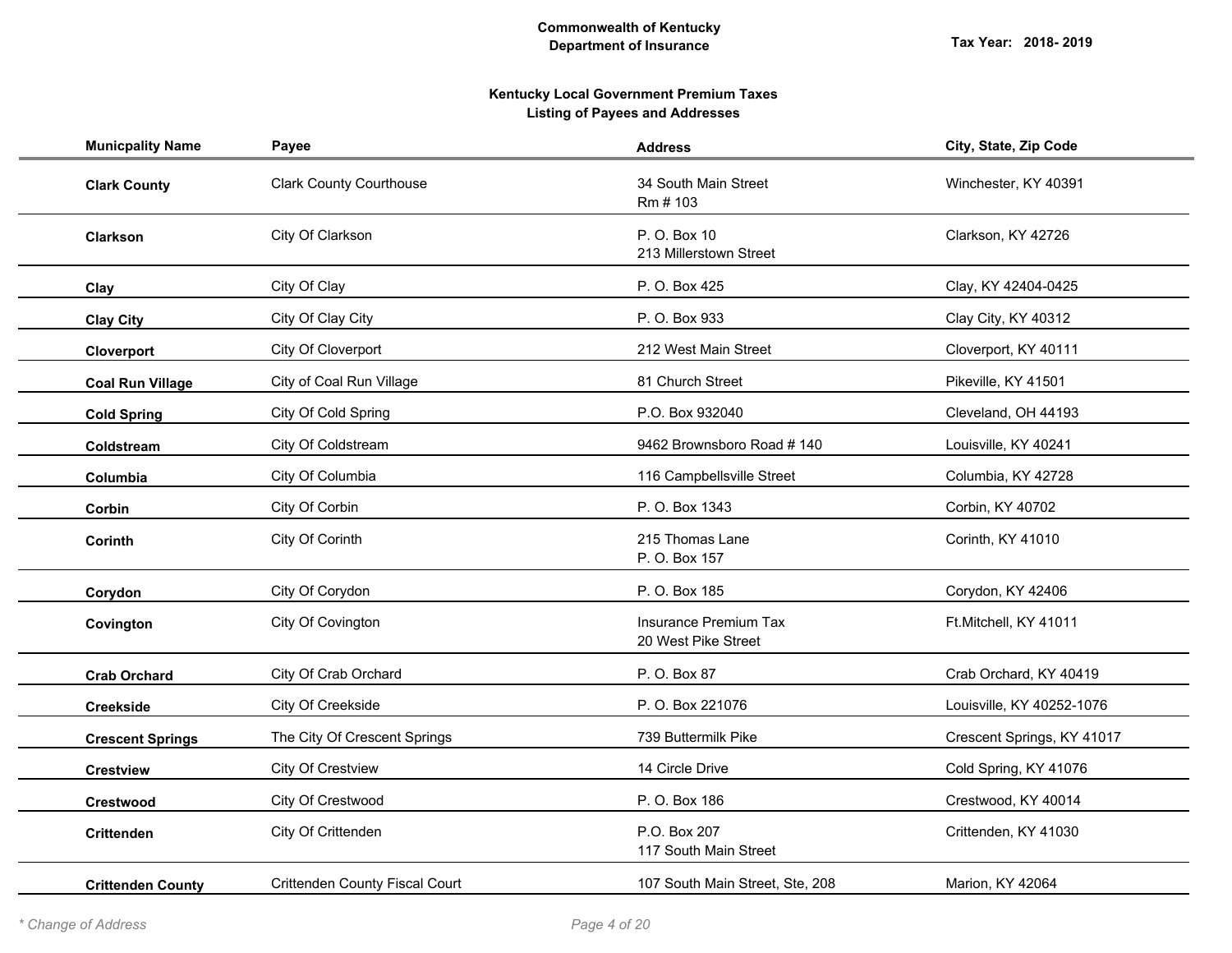| <b>Municpality Name</b> | Payee                               | <b>Address</b>                            | City, State, Zip Code         |
|-------------------------|-------------------------------------|-------------------------------------------|-------------------------------|
| Crofton                 | City Of Crofton                     | Insurance Tax Department<br>P. O. Box 243 | Crofton, KY 42217             |
| Crossgate               | City Of Crossgate                   | P. O. Box 6423                            | Louisville, KY 40206          |
| Cumberland              | City Of Cumberland - City Treasurer | 402 West Main Street                      | Cumberland, KY 40823          |
| Cynthiana               | City Of Cynthiana                   | P. O. Box 67                              | Cynthiana, KY 41031           |
| <b>Danville</b>         | City Of Danville                    | P. O. Box 670                             | Danville, KY 40422            |
| <b>Daviess County</b>   | Daviess County Fiscal Court         | P. O. Box 1716                            | Owensboro, KY 42302-1716      |
| <b>Dawson Springs</b>   | <b>City Of Dawson Springs</b>       | 200 West Arcadia Avenue<br>P. O. Box 345  | Dawson Springs, KY 42408-0345 |
| <b>Dayton</b>           | City Of Dayton                      | 514-6th Ave.                              | Dayton, KY 41074              |
| <b>Dixon</b>            | City Of Dixon                       | P.O. Box 197                              | Dixon, KY 42409               |
| <b>Douglass Hills</b>   | <b>City Of Douglass Hills</b>       | P. O. Box 43284                           | Louisville, KY 40243          |
| Dover                   | City Of Dover                       | P. O. Box 161                             | Dover, KY 41034               |
| <b>Druid Hills</b>      | City Of Druid Hills                 | P. O. Box 6777                            | Louisville, KY 40206          |
| Dry Ridge               | City Of Dry Ridge                   | 31 Broadway<br>P. O. Box 145              | Dry Ridge, KY 41035           |
| Earlington              | City Of Earlington                  | 103 W. Main Street                        | Earlington, KY 42410          |
| Eddyville               | City Of Eddyville                   | P.O. Box 744                              | Eddyville, KY 42038           |
| <b>Edmonton</b>         | City Of Edmonton                    | P. O. Box 374                             | Edmonton, KY 42129            |
| <b>Ekron</b>            | City Of Ekron                       | Ekron Town Board<br>P. O. Box 100         | Ekron, KY 40117               |
| Elizabethtown           | City Of Elizabethtown               | P. O. Box 550                             | Elizabethtown, KY 42702-0550  |
| <b>Elkhorn City</b>     | City Of Elkhorn City                | P. O. Box 681                             | Elkhorn City, KY 41522        |
| <b>Elkton</b>           | City Of Elkton                      | P. O. Box 578                             | Elkton, KY 42220              |
| <b>Elliott County</b>   | <b>Elliott County Fiscal Court</b>  | P. O. Box 710                             | Sandy Hook, KY 41171          |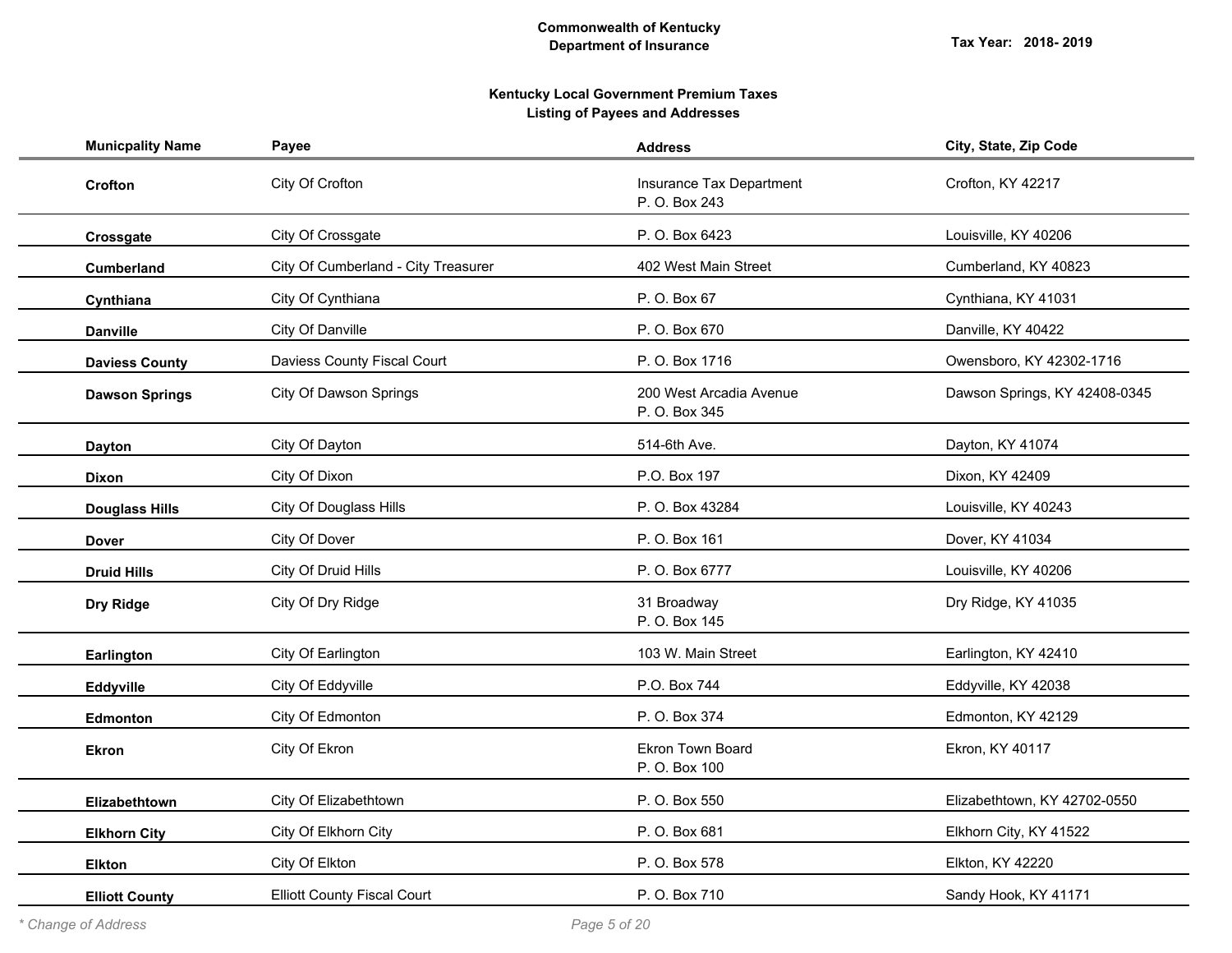| <b>Municpality Name</b> | Payee                              | <b>Address</b>                       | City, State, Zip Code        |
|-------------------------|------------------------------------|--------------------------------------|------------------------------|
| <b>Elsmere</b>          | City Of Elsmere                    | 318 Garvey Avenue                    | Elsmere, KY 41018            |
| <b>Eminence</b>         | City Of Eminence                   | P. O. Box 163                        | Eminence, KY 40019           |
| <b>Erlanger</b>         | City Of Erlanger                   | P.O. Box 18511                       | Erlanger, KY 41018           |
| <b>Evarts</b>           | City Of Evarts                     | P. O. Box 208                        | Evarts, KY 40828             |
| Ewing                   | City of Ewing                      | Wally Thomas, Mayor<br>P.O. Box 182  | Ewing, KY 41039              |
| <b>Falmouth</b>         | City Of Falmouth                   | 230 Main Street                      | Falmouth, KY 41040           |
| Ferguson                | City of Ferguson                   | P.O. Box 222                         | Ferguson, KY 42533           |
| <b>Fincastle</b>        | City Of Fincastle                  | <b>City Clerk</b><br>P. O. Box 22052 | Louisville, KY 40252-0052    |
| <b>Flatwoods</b>        | City Of Flatwoods                  | 2513 Reed Street                     | Flatwoods, KY 41139          |
| <b>Fleming County</b>   | <b>Fleming County Fiscal Court</b> | 100 Quarter Square                   | Flemingsburg, KY 41041       |
| <b>Fleming-Neon</b>     | City Of Fleming-Neon               | P. O. Box 66                         | Fleming Neon, KY 41840       |
| Flemingsburg            | City Of Flemingsburg               | P. O. Box 406                        | Flemingsburg, KY 41041       |
| <b>Florence</b>         | City Of Florence                   | P. O. Box 321                        | Florence, KY 41022-0321      |
| <b>Floyd County</b>     | <b>Floyd County Treasurer</b>      | P.O. Box 1600                        | Prestonsburg, KY 41653       |
| <b>Fordsville</b>       | City Of Fordsville                 | P. O. Box 164                        | Fordsville, KY 42343         |
| <b>Forest Hills</b>     | City Of Forest Hills               | P. O. Box 99604                      | Jeffersontown, KY 40269-0604 |
| <b>Fort Mitchell</b>    | City Of Fort Mitchell              | P.O. Box 176277                      | Fort Mitchell, KY 41017      |
| <b>Fort Thomas</b>      | City Of Fort Thomas                | P.O. Box 639162                      | Cincinnati, OH 45263-9162    |
| <b>Fort Wright</b>      | City Of Fort Wright                | P. O. Box 17510                      | Ft.Wright, KY 41017          |
| <b>Fountain Run</b>     | City Of Fountain Run               | P. O. Box 37                         | Fountain Run, KY 42133       |
| <b>Fox Chase</b>        | City Of Fox Chase                  | P.O. Box 310                         | Hillview, KY 40129-0310      |
| <b>Frankfort</b>        | City Of Frankfort                  | Box 697                              | Frankfort, KY 40602          |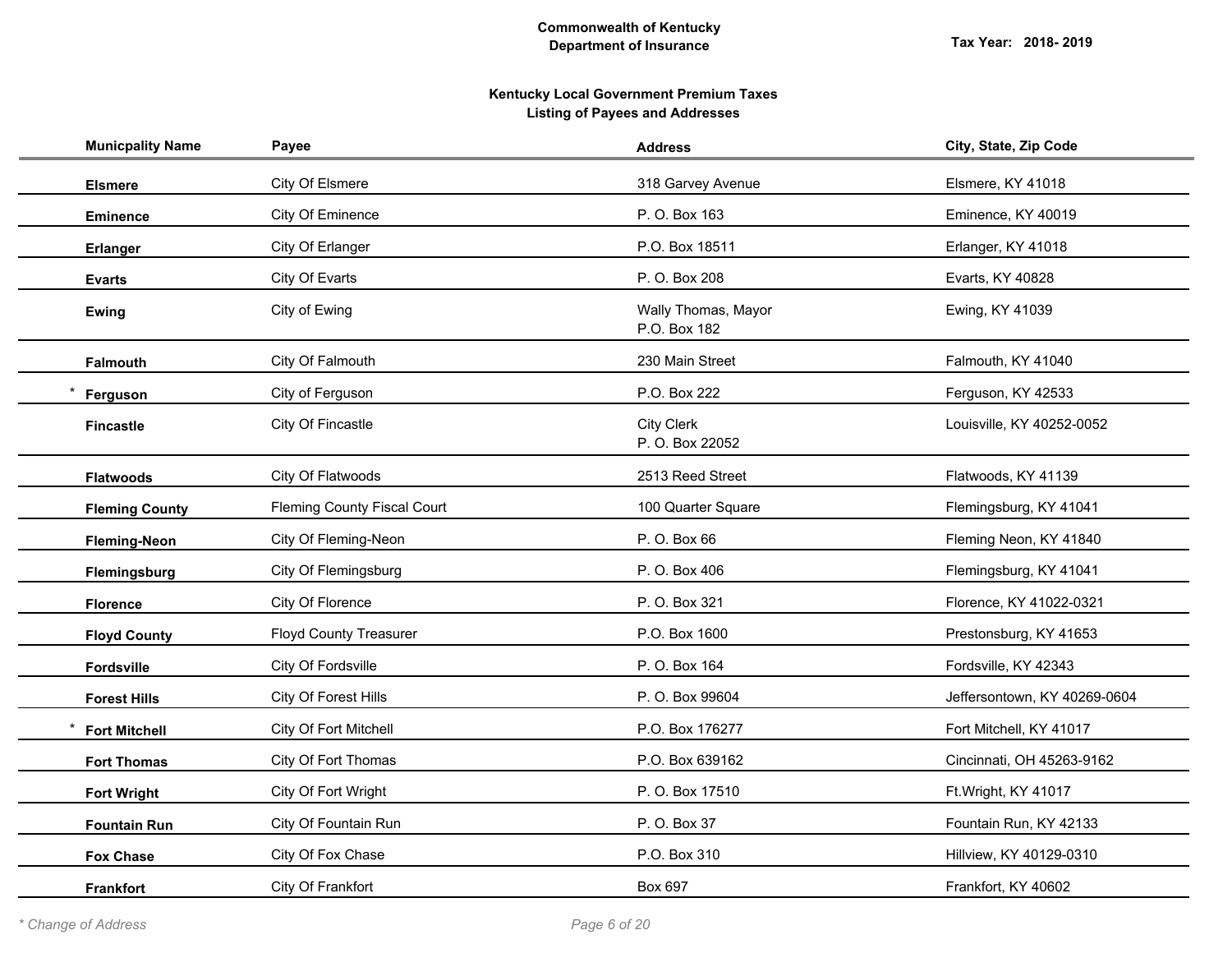| <b>Municpality Name</b> | Payee                                           | <b>Address</b>                                         | City, State, Zip Code     |
|-------------------------|-------------------------------------------------|--------------------------------------------------------|---------------------------|
| Franklin                | City Of Franklin                                | P.O. Box 643611                                        | Cincinnati, OH 45264-3611 |
| <b>Franklin County</b>  | <b>Franklin County Treasurer</b>                | P. O. Box 594                                          | Frankfort, KY 40602       |
| Fredonia                | City Of Fredonia                                | P. O. Box 152                                          | Fredonia, KY 42411        |
| Frenchburg              | City Of Frenchburg                              | P. O. Box 113                                          | Frenchburg, KY 40322      |
| <b>Fulton County</b>    | <b>Fulton County Treasurer</b>                  | 2216 Myron Cory Drive<br>Suite 1                       | Hickman, KY 42050         |
| <b>Gamaliel</b>         | City Of Gamaliel                                | P. O. Box 126                                          | Gamaliel, KY 42140        |
| Georgetown              | City Of Georgetown                              | 100 Court Street<br>Director Of Finance                | Georgetown, KY 40324      |
| <b>Ghent</b>            | City of Ghent                                   | P.O. Box 333                                           | Ghent, KY 41045           |
| Glasgow                 | City Of Glasgow                                 | P. O. Box 278<br>Attn: License Fee Div.                | Glasgow, KY 42142-0278    |
| <b>Glencoe</b>          | City Of Glencoe                                 | P. O. Box 98                                           | Glencoe, KY 41046         |
| Glenview                | City Of Glenview                                | <b>City Treasurer</b><br>P.O. Box 100                  | Glenview, KY 40025        |
| <b>Glenview Hills</b>   | City Of Glenview Hills - Mayor Robert McGonnell | 2908 Lime Kiln Lane                                    | Louisville, KY 40222      |
| <b>Glenview Manor</b>   | <b>City Of Glenview Manor</b>                   | P. O. Box 221196                                       | Louisville, KY 40252-1196 |
| <b>Goose Creek</b>      | City of Goose Creek                             | 9462 Brownsboro Road #291                              | Louisville, KY 40241      |
| Goshen                  | City Of Goshen                                  | P. O. Box 112                                          | Goshen, KY 40026-0112     |
| Graymoor-Devondale      | City Of Graymoor-Devondale                      | 1500 Lynn Way                                          | Louisville, KY 40222      |
| Grayson                 | City Of Grayson                                 | 302 East Main Street                                   | Grayson, KY 41143         |
| <b>Green County</b>     | <b>Green County Treasurer</b>                   | <b>Green County Fiscal Court</b><br>203 W Court Street | Greensburg, KY 42743      |
| <b>Green Spring</b>     | City Of Green Spring                            | P. O. Box 261                                          | Harrods Creek, KY 40027   |
| Greensburg              | City Of Greensburg                              | 110 W. Court Street                                    | Greensburg, KY 42743      |
|                         |                                                 |                                                        |                           |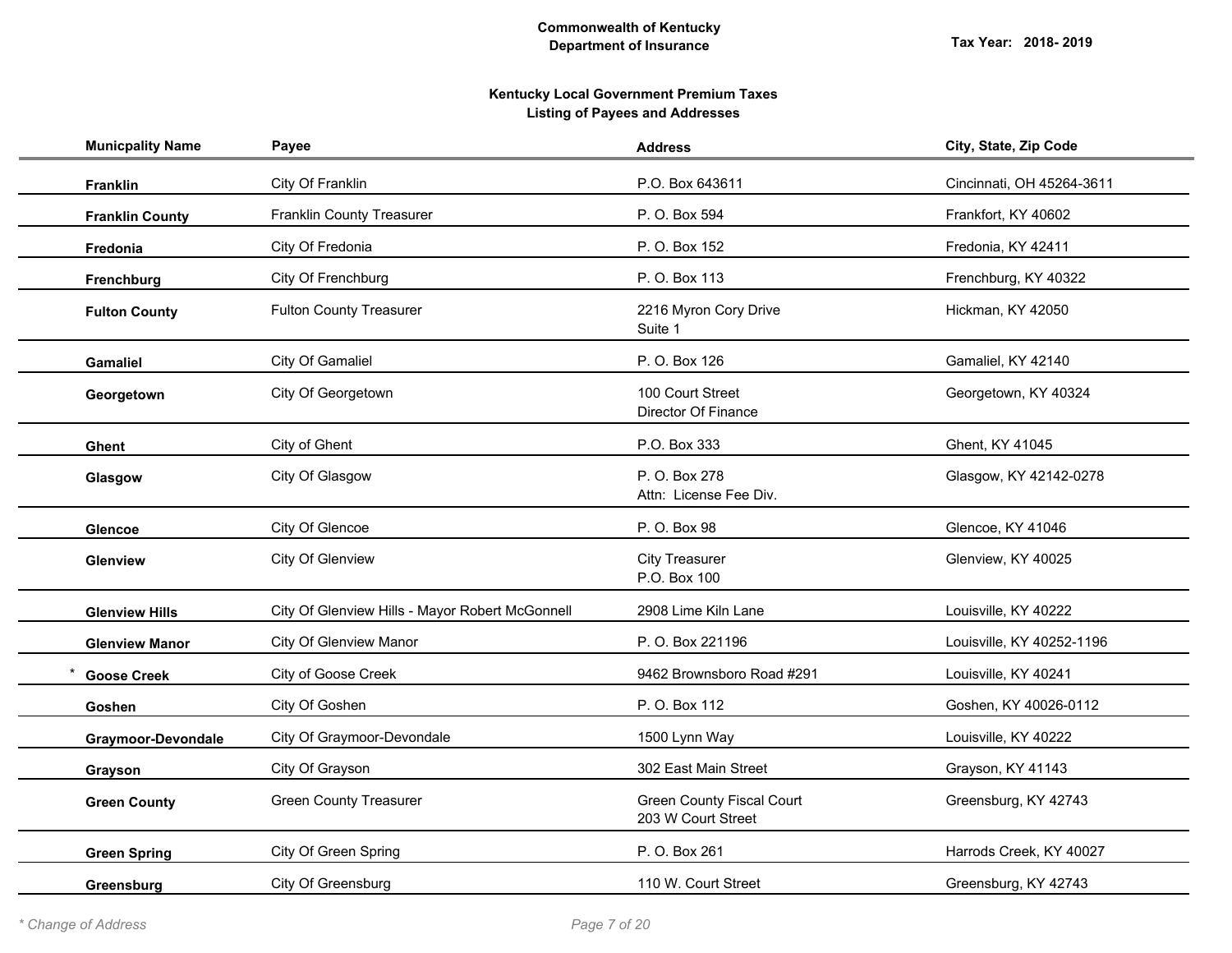| <b>Municpality Name</b> | Payee                             | <b>Address</b>                           | City, State, Zip Code      |
|-------------------------|-----------------------------------|------------------------------------------|----------------------------|
| Greenup                 | City Of Greenup                   | 1005 Walnut St.                          | Greenup, KY 41144          |
| Greenville              | City Of Greenville                | P. O. Box 289                            | Greenville, KY 42345       |
| Guthrie                 | City Of Guthrie                   | P.O. Box 125                             | Guthrie, KY 42234          |
| <b>Hanson</b>           | City Of Hanson                    | P.O. Box 337                             | Hanson, KY 42413           |
| Hardinsburg             | City Of Hardinsburg               | P. O. Box 149                            | Hardinsburg, KY 40143      |
| Harlan                  | City Of Harlan                    | P. O. Box 783                            | Harlan, KY 40831           |
| Harrodsburg             | City Of Harrodsburg               | 208 South Main Street                    | Harrodsburg, KY 40330      |
| <b>Hartford</b>         | City Of Hartford                  | 116 East Washington St.                  | Hartford, KY 42347         |
| Hawesville              | City Of Hawesville                | P. O. Box 157                            | Hawesville, KY 42348       |
| <b>Hazard</b>           | City Of Hazard City Treasurer     | P. O. Box 420                            | Hazard, KY 41701           |
| <b>Hebron Estates</b>   | City Of Hebron Estates            | P.O. Box 416                             | Hillview, KY 40129         |
| Henderson               | City Of Henderson                 | P.O. Box 716                             | Henderson, KY 42419-0716   |
| <b>Henderson County</b> | <b>Henderson County Treasurer</b> | 20 N. Main Street                        | Henderson, KY 42420        |
| <b>Heritage Creek</b>   | City of Heritage Creek            | 8700 Justice Way                         | Louisville, KY 40229       |
| Hickman                 | City Of Hickman                   | 1812 South 7th Street                    | Hickman, KY 42050          |
| <b>Hickory Hill</b>     | City Of Hickory Hill              | P. O. Box 221022                         | Louisville, KY 40252       |
| <b>Highland Heights</b> | City Of Highland Heights          | 176 Johns Hill Road                      | Highland Heights, KY 41076 |
| <b>Hills And Dales</b>  | City Of Hills And Dales           | P. O. Box 22262                          | Louisville, KY 40252-0262  |
| <b>Hillview</b>         | City of Hillview                  | 283 Crestwood Lane                       | Louisville, KY 40229       |
| Hindman                 | City Of Hindman                   | <b>Box 496</b>                           | Hindman, KY 41822          |
| Hodgenville             | City Of Hodgenville               | P. O. Box 189<br>200 South Lincoln Blvd. | Hodgenville, KY 42748      |
| <b>Hollow Creek</b>     | City Of Hollow Creek              | 7504 Fegenbush Lane, Bldg. C-2           | Louisville, KY 40228       |
| <b>Hopkins County</b>   | <b>Hopkins County Treasurer</b>   | P. O. Box 592                            | Madisonville, KY 42431     |
|                         |                                   |                                          |                            |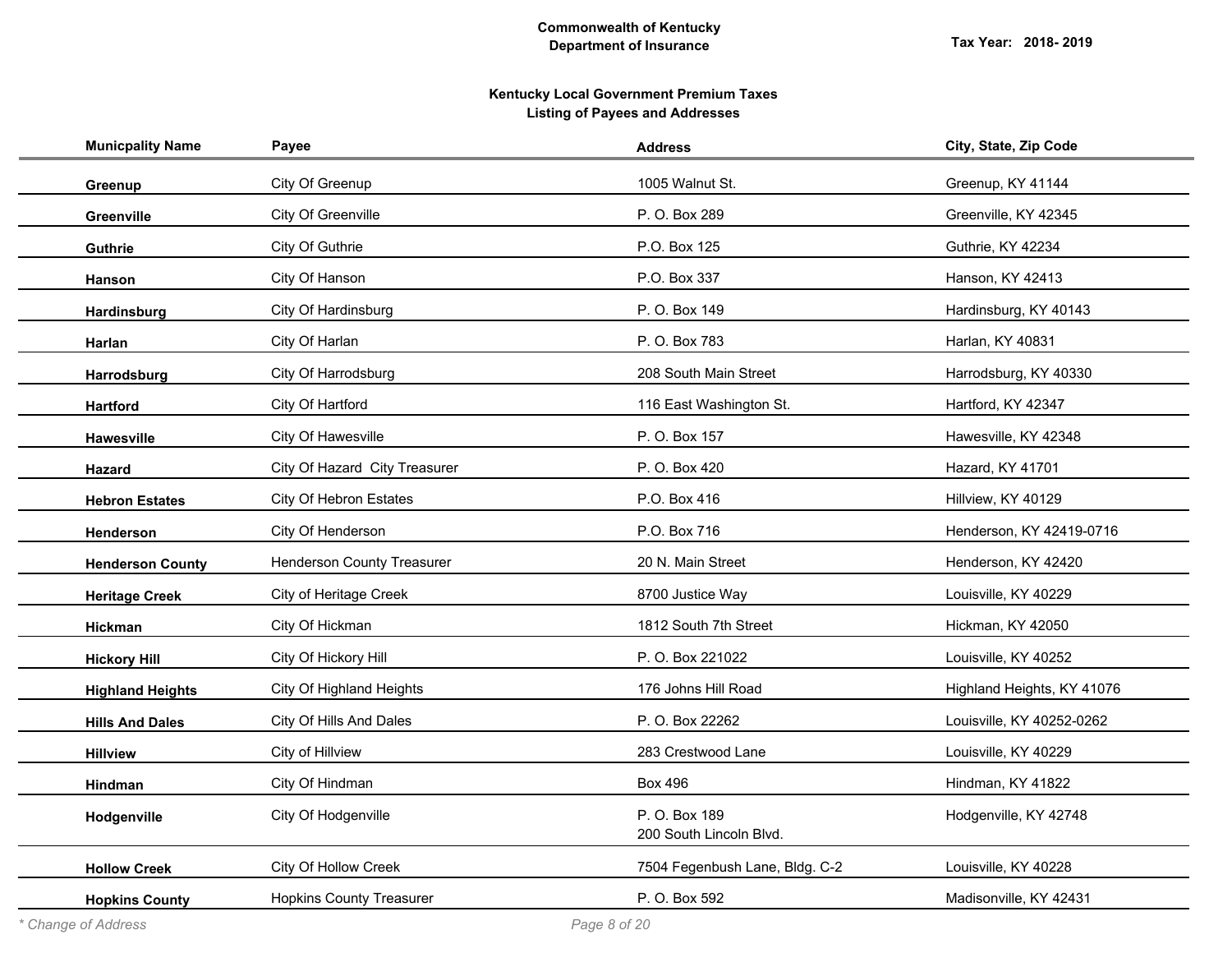| <b>Municpality Name</b>  | Payee                       | <b>Address</b>                                   | City, State, Zip Code      |
|--------------------------|-----------------------------|--------------------------------------------------|----------------------------|
| <b>Hopkinsville</b>      | City Of Hopkinsville        | P. O. Box 707<br><b>Attn: Financial Director</b> | Hopkinsville, KY 42240     |
| <b>Horse Cave</b>        | City Of Horse Cave          | P. O. Box 326                                    | Horse Cave, KY 42749       |
| <b>Houston Acres</b>     | City Of Houston Acres       | P. O. Box 206098                                 | Louisville, KY 40250-6098  |
| <b>Hunters Hollow</b>    | City Of Hunters Hollow      | City Clerk/Treasurer<br>11300 Angelina Road      | Louisville, KY 40229       |
| <b>Hurstbourne</b>       | City Of Hurstbourne         | 200 Whittington Parkway<br>Suite 100             | Louisville, KY 40222       |
| <b>Hurstbourne Acres</b> | City Of Hurstbourne Acres   | P. O. Box 24004                                  | Louisville, KY 40224       |
| <b>Hustonville</b>       | City Of Hustonville         | P. O. Box 110                                    | Hustonville, KY 40437-0110 |
| Hyden                    | City Of Hyden               | 22035 Main Street                                | Hyden, KY 41749            |
| <b>Indian Hills</b>      | City Of Indian Hills        | <b>City Treasurer</b><br>P. O. Box 6289          | Louisville, KY 40206-0289  |
| <b>Irvine</b>            | City Of Irvine              | <b>Tax Collector</b><br>101 Chestnut Street      | Irvine, KY 40336           |
| Irvington                | City Of Irvington           | P. O. Box 374                                    | Irvington, KY 40146        |
| <b>Island</b>            | City Of Island              | <b>Island City Hall</b><br>P. O. Box 33          | Island, KY 42350           |
| <b>Jackson</b>           | City Of Jackson             | 333 Broadway                                     | Jackson, KY 41339          |
| <b>Jackson County</b>    | Jackson County Fiscal Court | P. O. Box 175                                    | Mc Kee, KY 40447           |
| Jamestown                | City Of Jamestown           | P. O. Box 587                                    | Jamestown, KY 42629        |
| Jeffersontown            | City Of Jeffersontown       | 10416 Watterson Tr.                              | Jeffersontown, KY 40299    |
| Jeffersonville           | City Of Jeffersonville      | P. O. Box 127                                    | Jeffersonville, KY 40337   |
| <b>Jenkins</b>           | City Of Jenkins             | 9409 Highway 805<br>P.O. Box 568                 | Jenkins, KY 41537          |
| <b>Junction City</b>     | City Of Junction City       | P. O. Box 326                                    | Junction City, KY 40440    |
|                          |                             |                                                  |                            |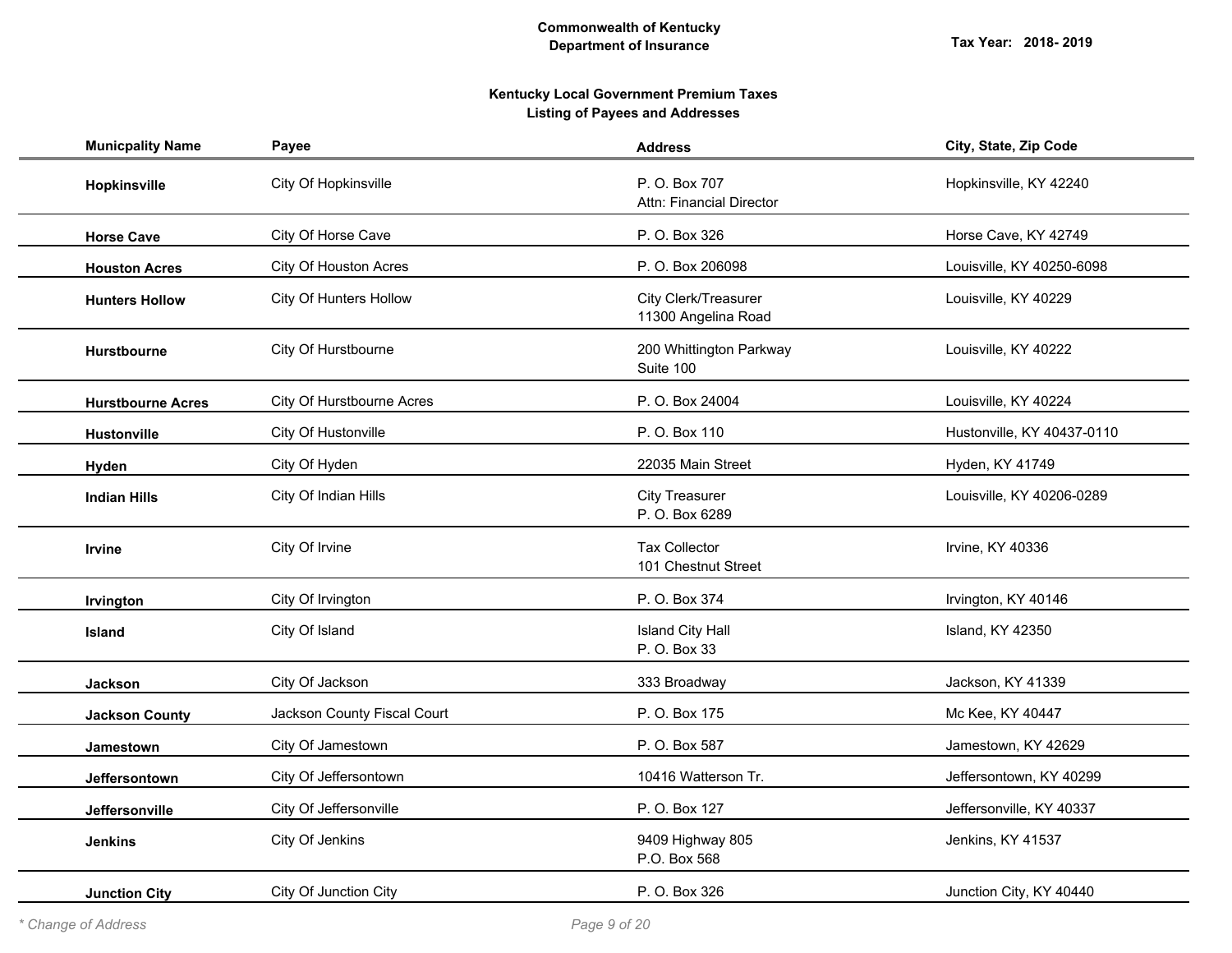| <b>Municpality Name</b> | Payee                                     | <b>Address</b>                       | City, State, Zip Code       |
|-------------------------|-------------------------------------------|--------------------------------------|-----------------------------|
| <b>Kenton County</b>    | Kenton County Fiscal Court                | P.O. Box 706270                      | Cincinnati, OH 45270-6270   |
| <b>Kingsley</b>         | City Of Kingsley                          | P. O. Box 5515                       | Louisville, KY 40255-0515   |
| <b>Knott County</b>     | Knott County Treasurer                    | P.O. Box 505                         | Hindman, KY 41822           |
| Kuttawa                 | City Of Kuttawa                           | P. O. Box 400                        | Kuttawa, KY 42055           |
| La Center               | City Of La Center                         | P.O. Box 420                         | La Center, KY 42056         |
| Lafayette               | City Of Lafayette                         | P.O. Box 240                         | La Fayette, KY 42254        |
| Lagrange                | City Of Lagrange                          | 307 West Jefferson Street            | Lagrange, KY 40031          |
| <b>Lakeside Park</b>    | City Of Lakeside Park                     | P. O. Box 17127                      | Lakeside Park, KY 41017     |
| Lancaster               | City Of Lancaster                         | 308 West Maple Avenue<br>Suite 1     | Lancaster, KY 40444         |
| <b>Langdon Place</b>    | City Of Langdon Place                     | P. O. Box 22294                      | Louisville, KY 40252        |
| Lawrenceburg            | City Of Lawrenceburg                      | <b>Tax Collector</b><br>P.O. Box 290 | Lawrenceburg, KY 40342-0290 |
| Lebanon                 | City Of Lebanon                           | P. O. Box 840                        | Lebanon, KY 40033           |
| <b>Lebanon Junction</b> | City Of Lebanon Junction                  | P. O. Box 69                         | Lebanon Junction, KY 40150  |
| Leitchfield             | City Of Leitchfield                       | P. O. Box 398                        | Leitchfield, KY 42755       |
| <b>Lewis County</b>     | Lewis County Fiscal Court                 | 112 Second Street, Suite 201         | Vanceburg, KY 41179         |
| Lewisburg               | City Of Lewisburg                         | P. O. Box 239                        | Lewisburg, KY 42256         |
| Lexington-Fayette       | Lexington-Fayette Urban County Government | 200 East Main Street                 | Lexington, KY 40507         |
| Liberty                 | City Of Liberty                           | P. O. Box 127                        | Liberty, KY 42539-0127      |
| Lincolnshire            | City Of Lincolnshire                      | P.O. Box 20232                       | Louisville, KY 40250-0232   |
| Livermore               | City Of Livermore                         | P. O. Box 279                        | Livermore, KY 42352         |
| Livingston              | City Of Livingston                        | P. O. Box 654                        | Livingston, KY 40445        |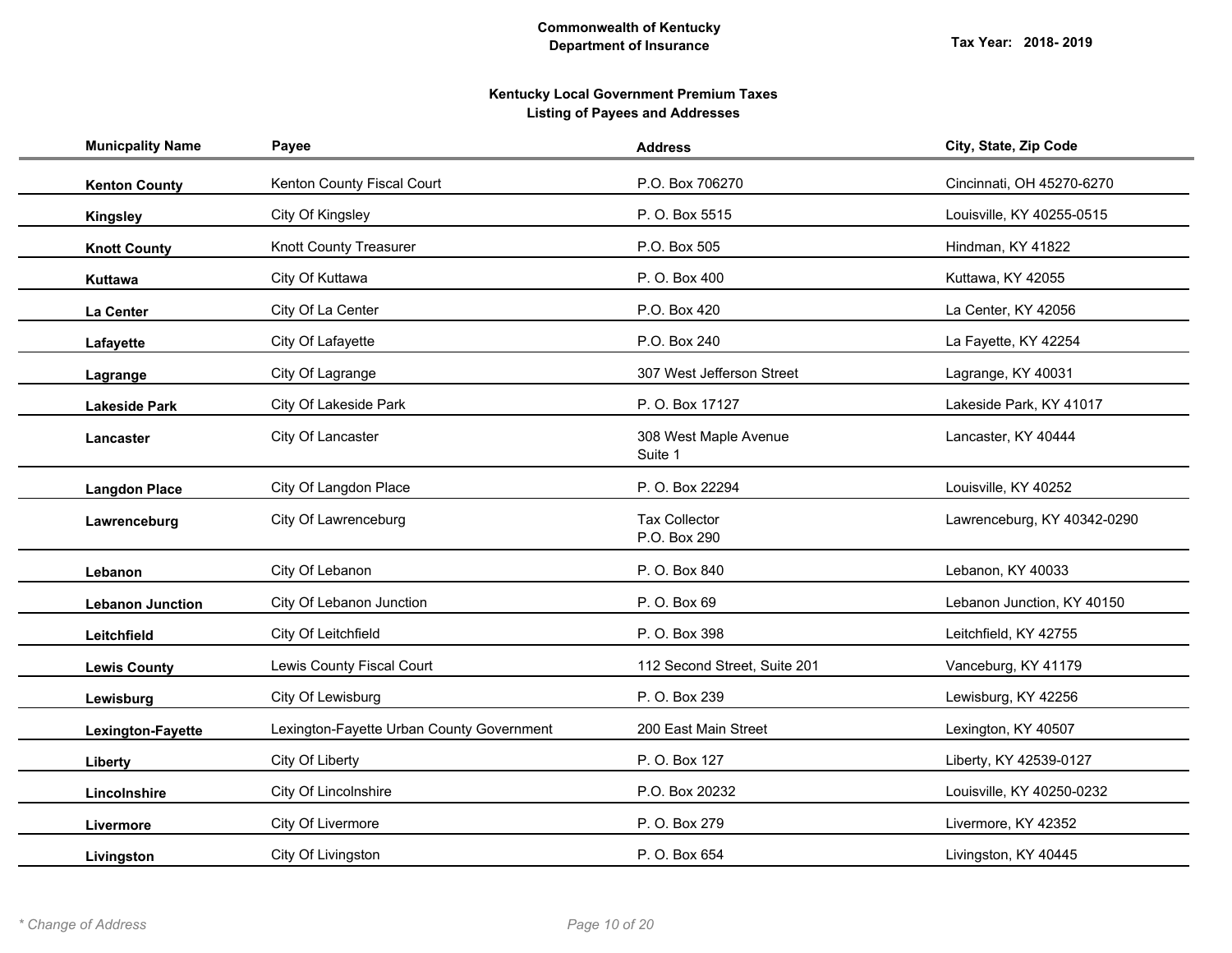| <b>Municpality Name</b> | Payee                                                                   | <b>Address</b>                               | City, State, Zip Code     |
|-------------------------|-------------------------------------------------------------------------|----------------------------------------------|---------------------------|
| London                  | City Of London                                                          | City Clerk'S Office<br>501 South Main Street | London, KY 40741          |
| Loretto                 | City Of Loretto                                                         | Box 45 - School House Drive                  | Loretto, KY 40037         |
| Louisa                  | City Of Louisa                                                          | 215 N. Main Cross Street                     | Louisa, KY 41230          |
|                         | Louisville Urban Services D Louisville-Jefferson Co. Revenue Commission | P. O. Box 37740                              | Louisville, KY 40233-7740 |
| Louisville-Jefferson    | Louisville-Jefferson Co. Revenue Commission                             | P. O. Box 37740                              | Louisville, KY 40233-7740 |
| Loyall                  | City Of Loyall                                                          | 306 Carter Avenue<br>P.O. Box 1060           | Loyall, KY 40854          |
| Ludlow                  | City Of Ludlow                                                          | P. O. Box 16188                              | Ludlow, KY 41016          |
| Lynch                   | City of Lynch                                                           | P.O. Box 667                                 | Lynch, KY 40855           |
| Lyndon                  | City Of Lyndon                                                          | 515 Wood Road                                | Louisville, KY 40222      |
| Lynnview                | City Of Lynnview                                                        | 1241 Gilmore Lane                            | Louisville, KY 40213-2307 |
| Madisonville            | City Of Madisonville                                                    | City Clerk<br>PO Box 705                     | Madisonville, KY 42431    |
| <b>Manchester</b>       | City Of Manchester                                                      | 123 Town Square                              | Manchester, KY 40962      |
| <b>Manor Creek</b>      | City Of Manor Creek                                                     | City Clerk<br>501 Eastern Boulevard          | Clarksville, IN 47129     |
| <b>Marion</b>           | City Of Marion                                                          | 217 South Main Street                        | Marion, KY 42064          |
| <b>Martin</b>           | City Of Martin                                                          | P. O. Box 749                                | Martin, KY 41649          |
| <b>Maryhill Estates</b> | <b>City Of Maryhill Estates</b>                                         | 4205 Maryknoll Lane                          | Louisville, KY 40207      |
| <b>Mason County</b>     | <b>Mason County Treasurer</b>                                           | 31 West Third Street                         | Maysville, KY 41056       |
| <b>Mayfield</b>         | City Of Mayfield                                                        | 211 E. Broadway City Hall                    | Mayfield, KY 42066        |
| <b>Maysville</b>        | City Of Maysville                                                       | 216 Bridge Street                            | Maysville, KY 41056       |
| <b>Mc Henry</b>         | City Of Mc Henry                                                        | P.O. Box 47                                  | Mc Henry, KY 42354        |
| <b>McKee</b>            | City Of McKee                                                           | P. O. Box 455                                | Mc Kee, KY 40447          |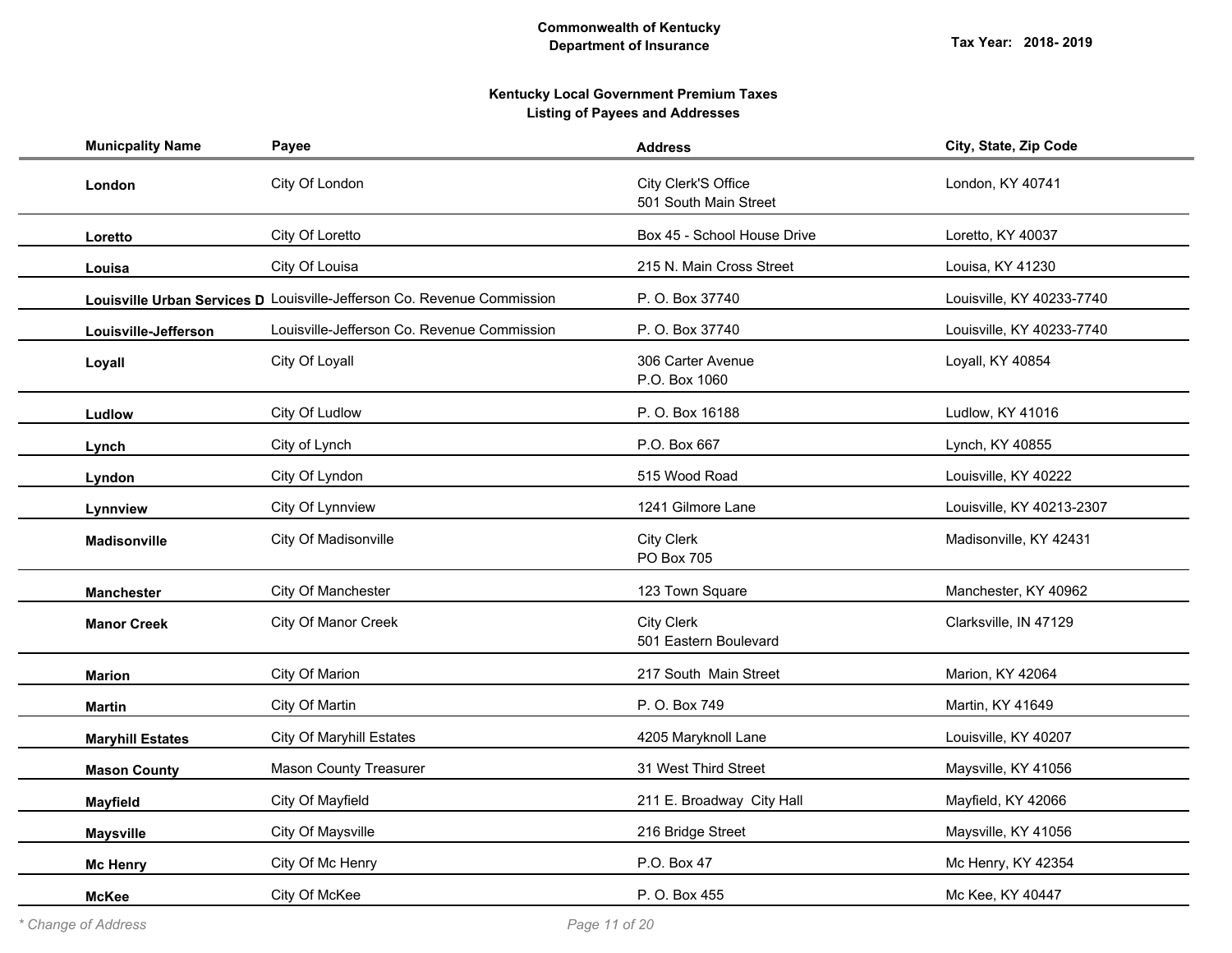| <b>Municpality Name</b>   | Payee                                   | <b>Address</b>                       | City, State, Zip Code      |
|---------------------------|-----------------------------------------|--------------------------------------|----------------------------|
| <b>Meade County</b>       | Meade County Courthouse Judge Executive | 516 Hill Crest Drive                 | Brandenburg, KY 40108      |
| <b>Meadow Vale</b>        | City Of Meadow Vale                     | P. O. Box 22292                      | Louisville, KY 40252-0292  |
| <b>Meadowbrook Farm</b>   | City Of Meadowbrook Farm                | City Clerk-P.O. Box 23104            | Louisville, KY 40223       |
| <b>Meadowview Estates</b> | City Of Meadowview Estates              | P.O. Box 206274                      | Louisville, KY 40250-6274  |
| <b>Melbourne</b>          | City Of Melbourne                       | P. O. Box 63                         | Melbourne, KY 41059-0063   |
| <b>Menifee County</b>     | Menifee County Fiscal Court             | P. O. Box 105                        | Frenchburg, KY 40322       |
| <b>Mentor</b>             | City Of Mentor                          | P.O. Box 3                           | Mentor, KY 41007           |
| Middlesboro               | City Of Middlesboro                     | P. O. Box 756                        | Middlesboro, KY 40965      |
| Middletown                | City Of Middletown                      | P. O. Box 43048                      | Louisville, KY 40253       |
| <b>Midway</b>             | City Of Midway                          | P.O. Box 4275                        | Midway, KY 40347-4275      |
| Millersburg               | City Of Millersburg                     | P.O. Box 265<br>1113 Main Street     | Millersburg, KY 40348-0265 |
| <b>Milton</b>             | City Of Milton                          | 10179 Highway 421 N                  | Milton, KY 40045           |
| <b>Mockingbird Valley</b> | City of Mockingbird Valley              | P.O. Box 7845                        | Louisville, KY 40257-0845  |
| <b>Monticello</b>         | City Of Monticello                      | P. O. Box 550                        | Monticello, KY 42633       |
| <b>Morehead</b>           | City Of Morehead                        | 314 Bridge Street                    | Morehead, KY 40351         |
| <b>Morgan County</b>      | Morgan County Fiscal Court              | 450 Prestonburg Street               | West Liberty, KY 41472     |
| Morganfield               | City Of Morganfield                     | 220 N. Morgan Street<br>P.O. Box 420 | Morganfield, KY 42437      |
| Morgantown                | City Of Morgantown                      | P. O. Box 397                        | Morgantown, KY 42261       |
| <b>Mortons Gap</b>        | City Of Mortons Gap                     | P. O. Box 367<br>131 Cross Street    | Mortons Gap, KY 42440      |
| <b>Mount Olivet</b>       | City of Mount Olivet                    | P.O. Box 166                         | Mount Olivet, KY 41064     |
| <b>Mount Sterling</b>     | <b>City Of Mount Sterling</b>           | 33 North Maysville                   | Mount Sterling, KY 40353   |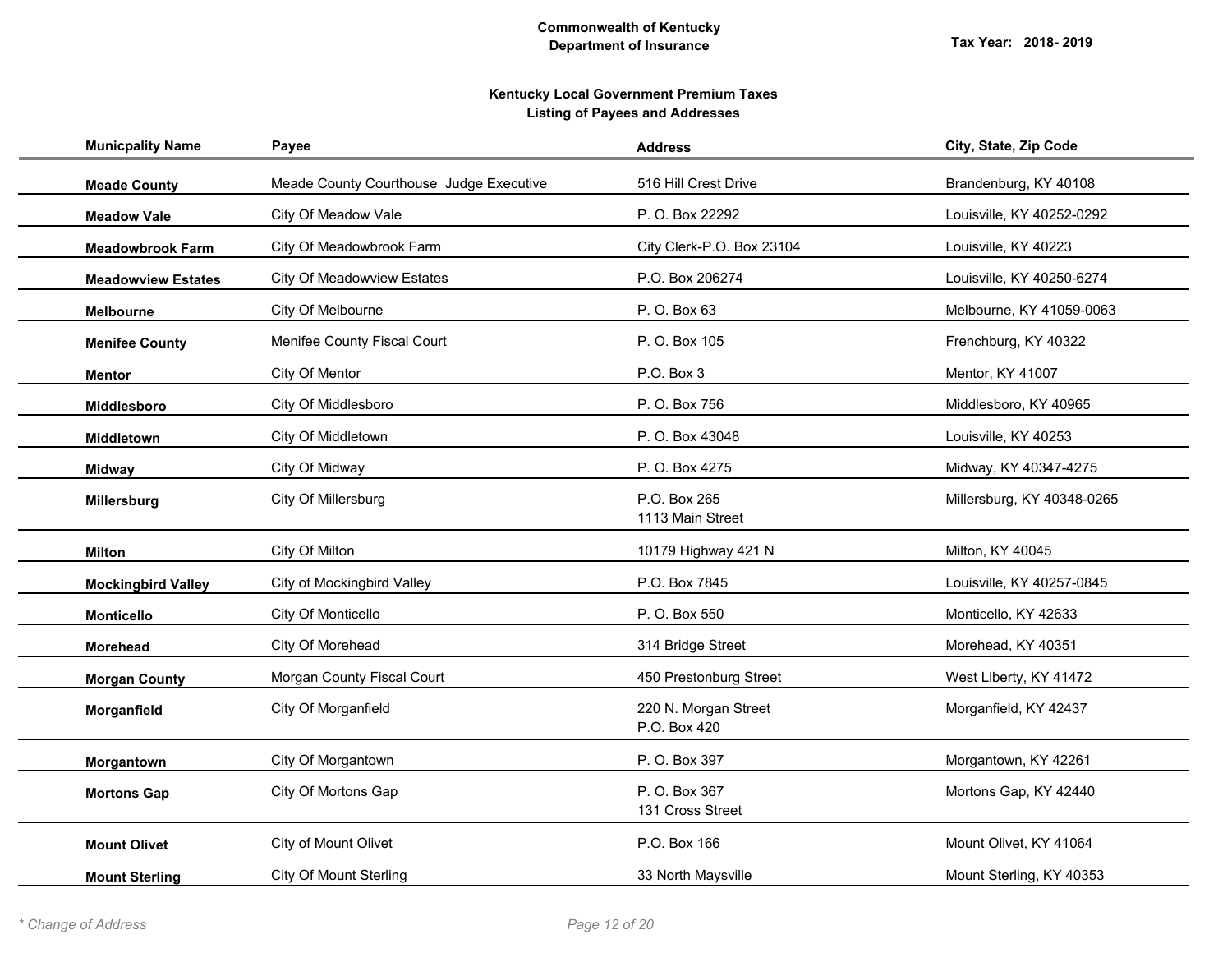| <b>Municpality Name</b>     | Payee                            | <b>Address</b>                            | City, State, Zip Code        |
|-----------------------------|----------------------------------|-------------------------------------------|------------------------------|
| <b>Mount Vernon</b>         | City of Mount Vernon             | P. O. Box 1465                            | Mt Vernon, KY 40456          |
| <b>Mount Washington</b>     | City of Mount Washington         | Attention: City Treasurer<br>P.O. Box 285 | Mount Washington, KY 40047   |
| Muldraugh                   | City Of Muldraugh                | 202 Wendell Street                        | Muldraugh, KY 40155-0395     |
| <b>Munfordville</b>         | City Of Munfordville             | P. O. Box 85                              | Munfordville, KY 42765       |
| <b>Murray</b>               | City Of Murray                   | City Clerk's Office<br>500 Main Street    | Murray, KY 42071             |
| <b>Murray Hill</b>          | City Of Murray Hill              | P. O. Box 22302                           | Louisville, KY 40252         |
| <b>Nebo</b>                 | City Of Nebo                     | P. O. Box 173                             | Nebo, KY 42441               |
| <b>New Castle</b>           | City Of New Castle               | P. O. Box 390                             | New Castle, KY 40050         |
| <b>New Haven</b>            | City Of New Haven                | P.O. Box 98                               | New Haven, KY 40051          |
| <b>Newport</b>              | City Of Newport                  | Finance Department<br>P.O. Box 1090       | Newport, KY 41071-0090       |
| Nicholasville               | City Of Nicholasville            | P. O. Box 450                             | Nicholasville, KY 40340-0450 |
| <b>Norbourne Estates</b>    | <b>City Of Norbourne Estates</b> | Jerry Brown, City Clerk<br>P.O. Box 7825  | Louisville, KY 40257         |
| <b>North Middletown</b>     | City Of North Middletown         | P. O. Box 69                              | North Middletown, KY 40357   |
| Northfield                  | Treasurer - City Of Northfield   | 4949 Brrownsboro Road<br>Suite 286        | Louisville, KY 40222         |
| Nortonville                 | City Of Nortonville              | 199 South Main Street                     | Nortonville, KY 42442        |
| Norwood                     | City Of Norwood                  | P. O. Box 22375                           | Louisville, KY 40252         |
| <b>Oak Grove</b>            | City Of Oak Grove                | P. O. Box 250                             | Oak Grove, KY 42262          |
| <b>Oakland</b>              | City Of Oakland                  | P. O. Box 122                             | Oakland, KY 42159-0122       |
| <b>Old Brownsboro Place</b> | City Of Old Brownsboro Place     | Attn: City Treasurer<br>P. O. Box 22192   | Louisville, KY 40252-0192    |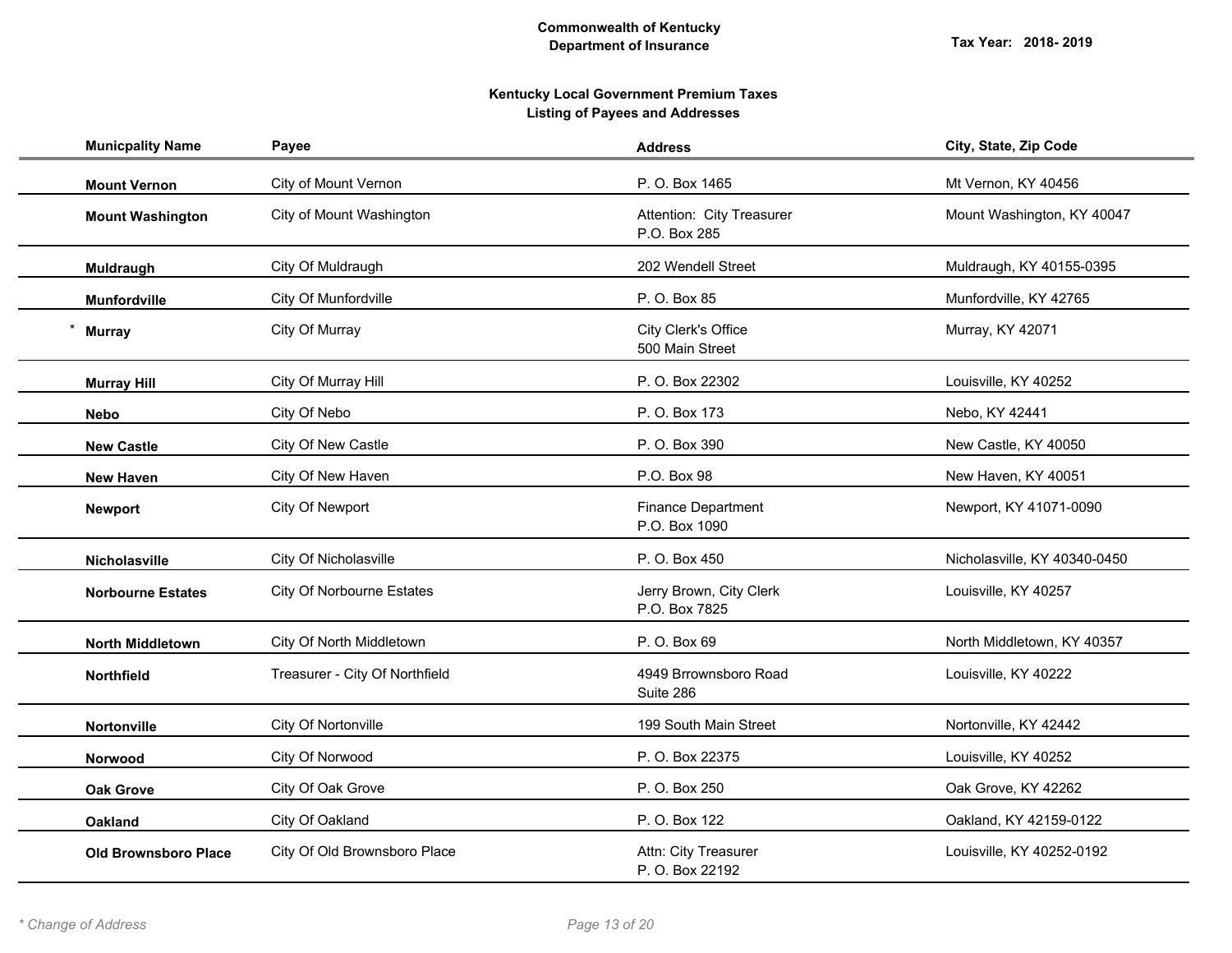| <b>Municpality Name</b>    | Payee                             | <b>Address</b>                                                | City, State, Zip Code      |
|----------------------------|-----------------------------------|---------------------------------------------------------------|----------------------------|
| <b>Oldham County</b>       | <b>Oldham County Treasurer</b>    | Oldham County Fiscal Court Bldg.<br>100 West Jefferson Street | LaGrange, KY 40031-1149    |
| <b>Olive Hill</b>          | City Of Olive Hill                | 225 Roger Patton Drive                                        | Olive Hill, KY 41164       |
| <b>Orchard Grass Hills</b> | City Of Orchard Grass Hills       | P. O. Box 25                                                  | Crestwood, KY 40014        |
| <b>Owen County</b>         | Owen County Treasurer             | 100 North Thomas Street                                       | Owenton, KY 40359          |
| Owensboro                  | City Of Owensboro                 | P. O. Box 10003                                               | Owensboro, KY 42302-9003   |
| Owingsville                | City Of Owingsville               | P. O. Box 639                                                 | Owingsville, KY 40360      |
| <b>Owsley County</b>       | <b>Owsley County Fiscal Court</b> | P. O. Box 749                                                 | Booneville, KY 41314       |
| Paducah                    | City Of Paducah                   | P. O. Box 2697<br>Dept. Of Finance                            | Paducah, KY 42002          |
| <b>Paintsville</b>         | City Of Paintsville               | P. O. Box 1588                                                | Paintsville, KY 41240-0071 |
| <b>Paris</b>               | City Of Paris                     | 525 High Street                                               | Paris, KY 40361            |
| <b>Park City</b>           | City Of Park City                 | P. O. Box 304                                                 | Park City, KY 42160        |
| <b>Park Hills</b>          | City Of Park Hills                | 1106 Amsterdam Road                                           | Park Hills, KY 41011-2097  |
| <b>Parkway Village</b>     | City Of Parkway Village           | P. O. Box 17092                                               | Louisville, KY 40217       |
| Pembroke                   | City Of Pembroke                  | P. O. Box 162                                                 | Pembroke, KY 42266         |
| Perryville                 | City Of Perryville                | P.O. Box 95                                                   | Perryville, KY 40468       |
| <b>Pewee Valley</b>        | <b>City Of Pewee Valley</b>       | P. O. Box 769                                                 | Pewee Valley, KY 40056     |
| <b>Pineville</b>           | City Of Pineville                 | P. O. Box 688                                                 | Pineville, KY 40977        |
| <b>Pioneer Village</b>     | <b>City Of Pioneer Village</b>    | 4700 Summitt Drive                                            | Louisville, KY 40229       |
| <b>Plantation</b>          | City Of Plantation                | P. O. Box 22698                                               | Louisville, KY 40222       |
| Pleasureville              | City Of Pleasureville             | P. O. Box 2                                                   | Pleasureville, KY 40057    |
| <b>Plum Springs</b>        | City Of Plum Springs              | 288 Oak Street                                                | Bowling Green, KY 42101    |
| Powderly                   | City Of Powderly                  | 211 Hillside Road                                             | Powderly, KY 42367         |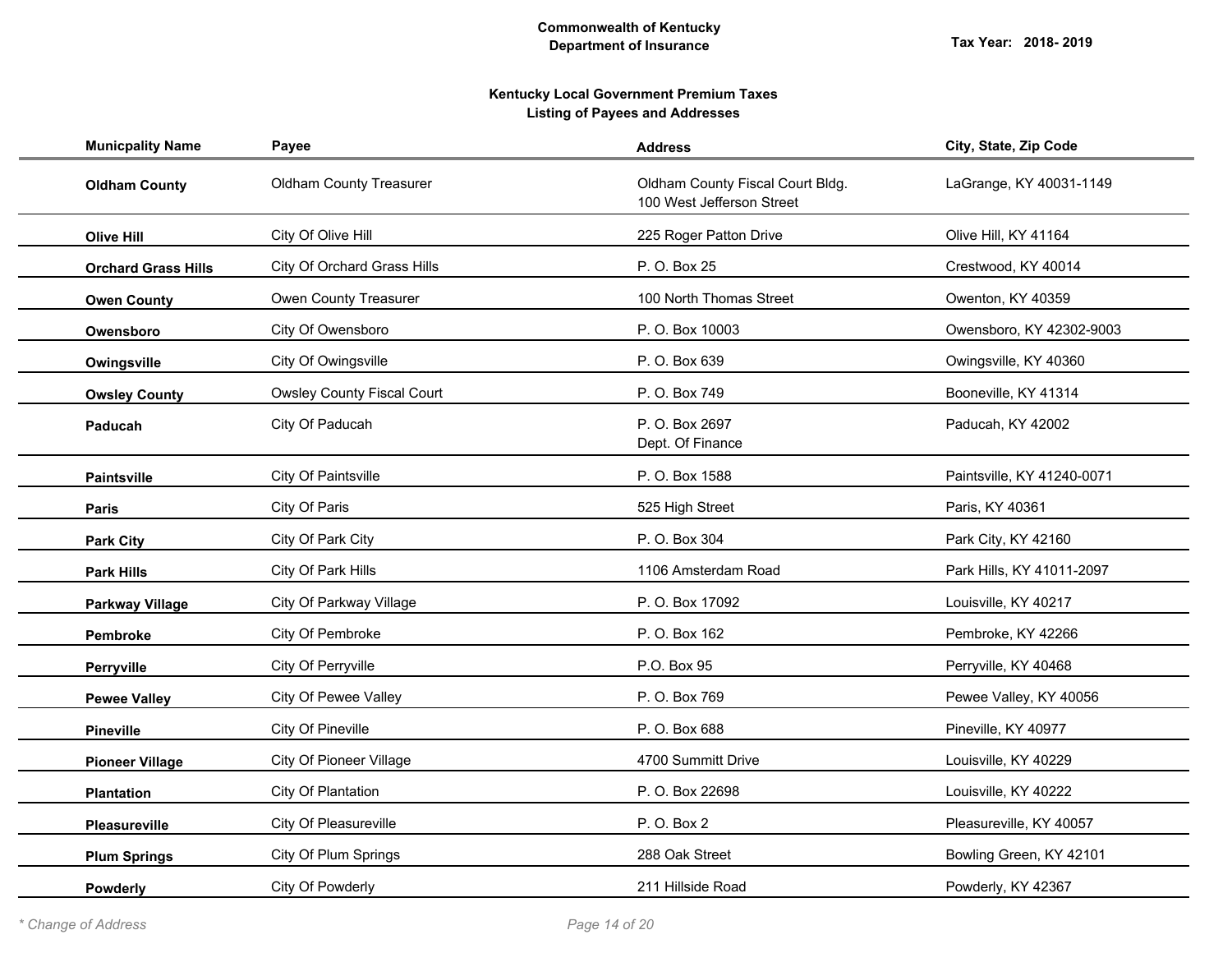| <b>Municpality Name</b>  | Payee                          | <b>Address</b>                         | City, State, Zip Code     |
|--------------------------|--------------------------------|----------------------------------------|---------------------------|
| <b>Powell County</b>     | Powell County Fiscal Court     | P.O. Box 506                           | Stanton, KY 40380         |
| Prestonsburg             | <b>City Of Prestonsburg</b>    | 200 North Lake Drive                   | Prestonsburg, KY 41653    |
| Prestonville             | City Of Prestonville           | P. O. Box 306                          | Carrollton, KY 41008      |
| <b>Princeton</b>         | City Of Princeton              | 206 E. Market Street                   | Princeton, KY 42445       |
| <b>Prospect</b>          | City Of Prospect               | P. O. Box 950250                       | Louisville, KY 40295-0250 |
| Providence               | City Of Providence             | P. O. Box 128                          | Providence, KY 42450      |
| <b>Pulaski County</b>    | Pulaski County Treasurer       | P. O. Box 712                          | Somerset, KY 42501        |
| Raceland                 | City Of Raceland               | 711 Chinn Street                       | Raceland, KY 41169        |
| Radcliff                 | City Of Radcliff               | P.O. Drawer 519                        | Radcliff, KY 40159-0519   |
| Ravenna                  | City Of Ravenna                | 620 Main Street<br>Office Of The Mayor | Ravenna, KY 40472         |
| Richlawn                 | City Of Richlawn               | P. O. Box 7786                         | Louisville, KY 40207      |
| Richmond                 | City Of Richmond               | P. O. Box 1268                         | Richmond, KY 40476-1268   |
| <b>River Bluff</b>       | City Of River Bluff            | P. O. Box 792                          | Prospect, KY 40059        |
| Riverwood                | City Of Riverwood              | 2101 Camargo Road                      | Riverwood, KY 40207       |
| <b>Robards</b>           | City Of Robards                | P. O. Box 488                          | Robards, KY 42452-0488    |
| <b>Robertson County</b>  | Robertson County Treasurer     | P.O. Box 76<br>Mount Olivet            | Mount Olivet, KY 41064    |
| <b>Rockcastle County</b> | Rockcastle County Fiscal Court | P. O. Box 755                          | Mount Vernon, KY 40456    |
| Rockport                 | City Of Rockport               | P. O. Box 128                          | Rockport, KY 42369        |
| <b>Rolling Fields</b>    | City Of Rolling Fields         | P.O. Box 221043                        | Louisville, KY 40252      |
| <b>Rolling Hills</b>     | City Of Rolling Hills          | P. O. Box 22445                        | Louisville, KY 40252      |
| <b>Russell Springs</b>   | <b>City Of Russell Springs</b> | P. O. Box 247                          | Russell Springs, KY 42642 |
| <b>Russellville</b>      | City of Russellville           | 168 South Main Street                  | Russellville, KY 42276    |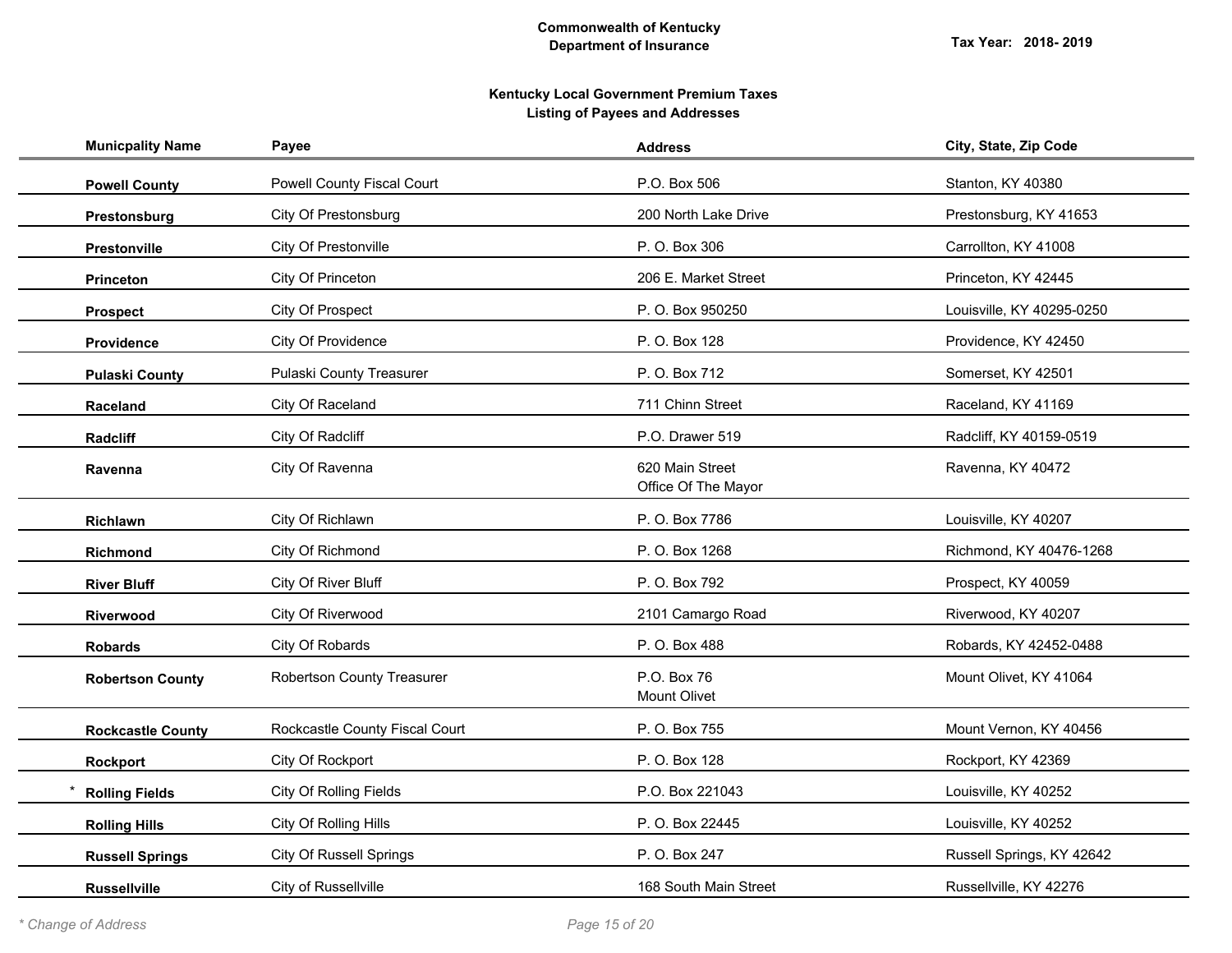# **Kentucky Local Government Premium Taxes Listing of Payees and Addresses**

| <b>Municpality Name</b> | Payee                                 | <b>Address</b>                                             | City, State, Zip Code      |
|-------------------------|---------------------------------------|------------------------------------------------------------|----------------------------|
| <b>Ryland Heights</b>   | City Of Ryland Heights                | <b>Tax Collector</b><br>10145 Decoursey Pike               | Ryland Heights, KY 41015   |
| <b>Sacramento</b>       | City Of Sacramento                    | Treasurer<br><b>Box 245</b>                                | Sacramento, KY 42372       |
| <b>Sadieville</b>       | City Of Sadieville                    | P. O. Box 129                                              | Sadieville, KY 40370       |
| Salyersville            | City Of Salyersville                  | P. O. Box 640                                              | Salyersville, KY 41465     |
| <b>Sanders</b>          | City of Sanders                       | P.O. Box 119                                               | Sanders, KY 41083          |
| <b>Sandy Hook</b>       | City Of Sandy Hook                    | P. O. Box 274                                              | Sandy Hook, KY 41171       |
| <b>Science Hill</b>     | City Of Science Hill                  | P. O. Box 295                                              | Science Hill, KY 42553     |
| <b>Scottsville</b>      | City Of Scottsville                   | Attention: City Treasurer<br>201 West Main Street, Suite 8 | Scottsville, KY 42164      |
| <b>Sebree</b>           | The City Of Sebree                    | 36 South Spring Street<br>P.O. Box 245                     | Sebree, KY 42455           |
| <b>Seneca Gardens</b>   | RDS KY-Insurance Premium Tax Division | P.O. Box 830725                                            | Birmingham, AL 35283-0725  |
| Shelbyville             | City Of Shelbyville                   | P. O. Box 1289                                             | Shelbyville, KY 40066-3289 |
| Shepherdsville          | City Of Shepherdsville                | P.O. Box 400<br>634 Conestoga Parkway                      | Shepherdsville, KY 40165   |
| <b>Shively</b>          | City Of Shively                       | <b>Shively City Clerk</b><br>3920 Dixie Highway            | Shively, KY 40216          |
| <b>Silver Grove</b>     | City Of Silver Grove                  | <b>City Clerk</b><br>P.O. Box 428                          | Silver Grove, KY 41085     |
| Simpsonville            | City of Simpsonville                  | P.O. Box 378                                               | Simpsonville, KY 40067     |
| <b>Slaughters</b>       | Town Of Slaughters                    | P. O. Box 23                                               | Slaughters, KY 42456       |
| <b>Smithfield</b>       | City Of Smithfield                    | P. O. Box 22                                               | Smithfield, KY 40068       |
| <b>Smithland</b>        | City Of Smithland                     | P. O. Box 287                                              | Smithland, KY 42081        |
| <b>Smiths Grove</b>     | <b>City Of Smiths Grove</b>           | P. O. Box 114                                              | Smiths Grove, KY 42171     |

*\* Change of Address Page 16 of 20*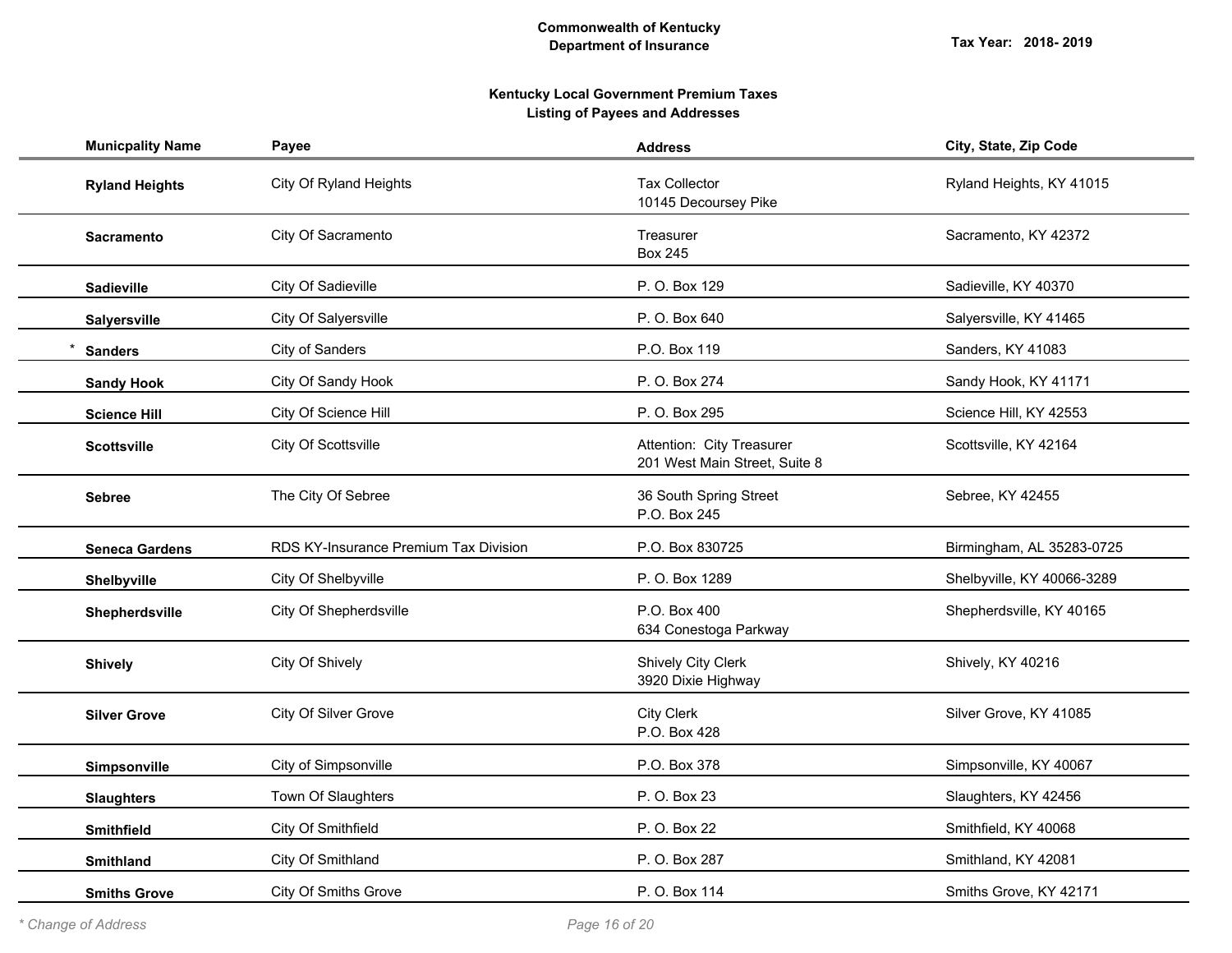| <b>Municpality Name</b>   | Payee                                  | <b>Address</b>                          | City, State, Zip Code       |
|---------------------------|----------------------------------------|-----------------------------------------|-----------------------------|
| <b>Somerset</b>           | City Of Somerset                       | P. O. Box 989                           | Somerset, KY 42501-0989     |
| <b>South Shore</b>        | City Of South Shore                    | P. O. Box 516                           | South Shore, KY 41175       |
| Southgate                 | City Of Southgate                      | 122 Electric Avenue                     | Southgate, KY 41071         |
| <b>Sparta</b>             | City Of Sparta                         | P.O. Box D                              | Sparta, KY 41086            |
| <b>Spencer County</b>     | <b>Spencer County Treasurer</b>        | P. O. Box 183                           | Taylorsville, KY 40071      |
| <b>Spring Valley</b>      | <b>City Of Spring Valley</b>           | P. O. Box 22466                         | Louisville, KY 40252-0466   |
| Springfield               | City Of Springfield                    | 127 W. Main                             | Springfield, KY 40069       |
| <b>St. Charles</b>        | City Of St. Charles                    | P. O. Box 246                           | St. Charles, KY 42453       |
| <b>St. Matthews</b>       | City Of St. Matthews                   | <b>City Treasurer</b><br>P. O. Box 7097 | St. Matthews, KY 40257-0097 |
| St. Regis Park            | City Of St. Regis Park                 | P. O. Box 20429                         | Louisville, KY 40250-0249   |
| <b>Stamping Ground</b>    | City Of Stamping Ground                | P. O. Box 29                            | Stamping Ground, KY 40379   |
| <b>Stanford</b>           | City Of Stanford                       | 305 East Main Street                    | Stanford, KY 40484          |
| <b>Stanton</b>            | City Of Stanton                        | P. O. Box 370                           | Stanton, KY 40380           |
| <b>Strathmoor Manor</b>   | City Of Strathmoor Manor               | P. O. Box 5459                          | Louisville, KY 40255-0459   |
| <b>Strathmoor Village</b> | City Of Strathmoor Village             | P. O. Box 5253                          | Louisville, KY 40255        |
| <b>Sturgis</b>            | City Of Sturgis                        | P. O. Box 98                            | Sturgis, KY 42459           |
| Sycamore                  | City Of Sycamore                       | Treasurer<br>217 Sycamore Drive         | Louisville, KY 40223        |
| <b>Taylor Mill</b>        | City Of Taylor Mill                    | 5225 Taylor Mill Road                   | Taylor Mill, KY 41015       |
| <b>Taylorsville</b>       | City Of Taylorsville                   | P. O. Box 279                           | Taylorsville, KY 40071-0279 |
| <b>Ten Broeck</b>         | Treasurer - City Of Ten Broeck         | 9104 Spokane Way                        | Louisville, KY 40241-2426   |
| <b>Thornhill</b>          | City Of Thornhill                      | 2311 Thornhill Road                     | Louisville, KY 40222        |
| <b>Todd County</b>        | Todd County Treasurer, Tammy Robertson | P.O. Box 310                            | Elkton, KY 42220            |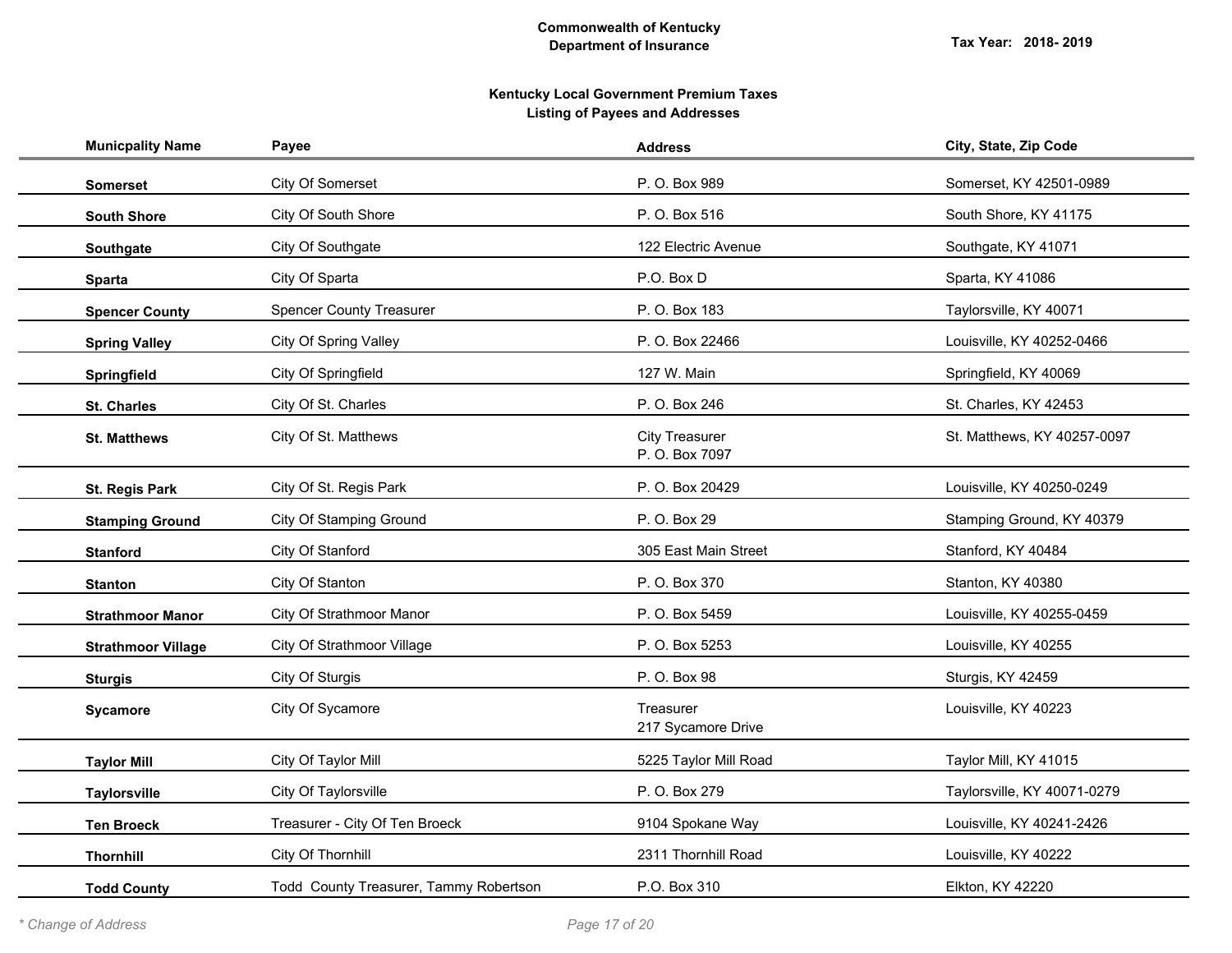| <b>Municpality Name</b>  | Payee                              | <b>Address</b>                                     | City, State, Zip Code      |
|--------------------------|------------------------------------|----------------------------------------------------|----------------------------|
| <b>Tompkinsville</b>     | <b>City Of Tompkinsville</b>       | 206 N. Magnolia Street                             | Tompkinsville, KY 42167    |
| <b>Trenton</b>           | City Of Trenton                    | P. O. Box 72                                       | Trenton, KY 42286-0072     |
| <b>Trigg County</b>      | <b>Trigg County Treasurer</b>      | P. O. Box 672                                      | Cadiz, KY 42211            |
| <b>Trimble County</b>    | Trimble County Fiscal Court        | P.O, Box 251                                       | Bedford, KY 40006          |
| <b>Uniontown</b>         | City Of Uniontown                  | P. O. Box 548                                      | Uniontown, KY 42461        |
| Vanceburg                | City of Vanceburg                  | 189 Second Street<br>Suite A                       | Vanceburg, KY 41179        |
| <b>Versailles</b>        | City Of Versailles                 | 196 South Main St.<br>P. O. Box 625                | Versailles, KY 40383       |
| <b>Vicco</b>             | City Of Vicco                      | P. O. Box 249                                      | Vicco, KY 41773            |
| <b>Villa Hills</b>       | City Of Villa Hills                | c/o Heritage Bank<br>P.O. Box 651                  | Burlington, KY 41005       |
| <b>Vine Grove</b>        | City Of Vine Grove                 | 300 West Main Street                               | Vine Grove, KY 40175-1398  |
| Walton                   | City Of Walton                     | 40 North Main Street<br>P. O. Box 95               | Walton, KY 41094           |
| Warsaw                   | City Of Warsaw                     | P. O. Box 785                                      | Warsaw, KY 41095           |
| <b>Washington County</b> | <b>Washington County Treasurer</b> | P. O. Box 126                                      | Springfield, KY 40069-0126 |
| <b>Watterson Park</b>    | City Of Watterson Park             | P. O. Box 32391                                    | Louisville, KY 40232       |
| Wayland                  | City Of Wayland                    | P. O. Box 293                                      | Wayland, KY 41666          |
| <b>Wayne County</b>      | <b>Wayne County Treasurer</b>      | P. O. Box 439                                      | Monticello, KY 42633       |
| Wellington               | City Of Wellington                 | Judith L. Kaleher Treasurer<br>3003 Spencer Avenue | Louisville, KY 40205       |
| <b>West Buechel</b>      | City Of West Buechel               | 3705 Bashford Avenue                               | Louisville, KY 40218       |
| <b>West Liberty</b>      | City Of West Liberty               | 565 Main Street                                    | West Liberty, KY 41472     |
| <b>West Point</b>        | City Of West Point                 | 509 Elm Street                                     | West Point, KY 40177       |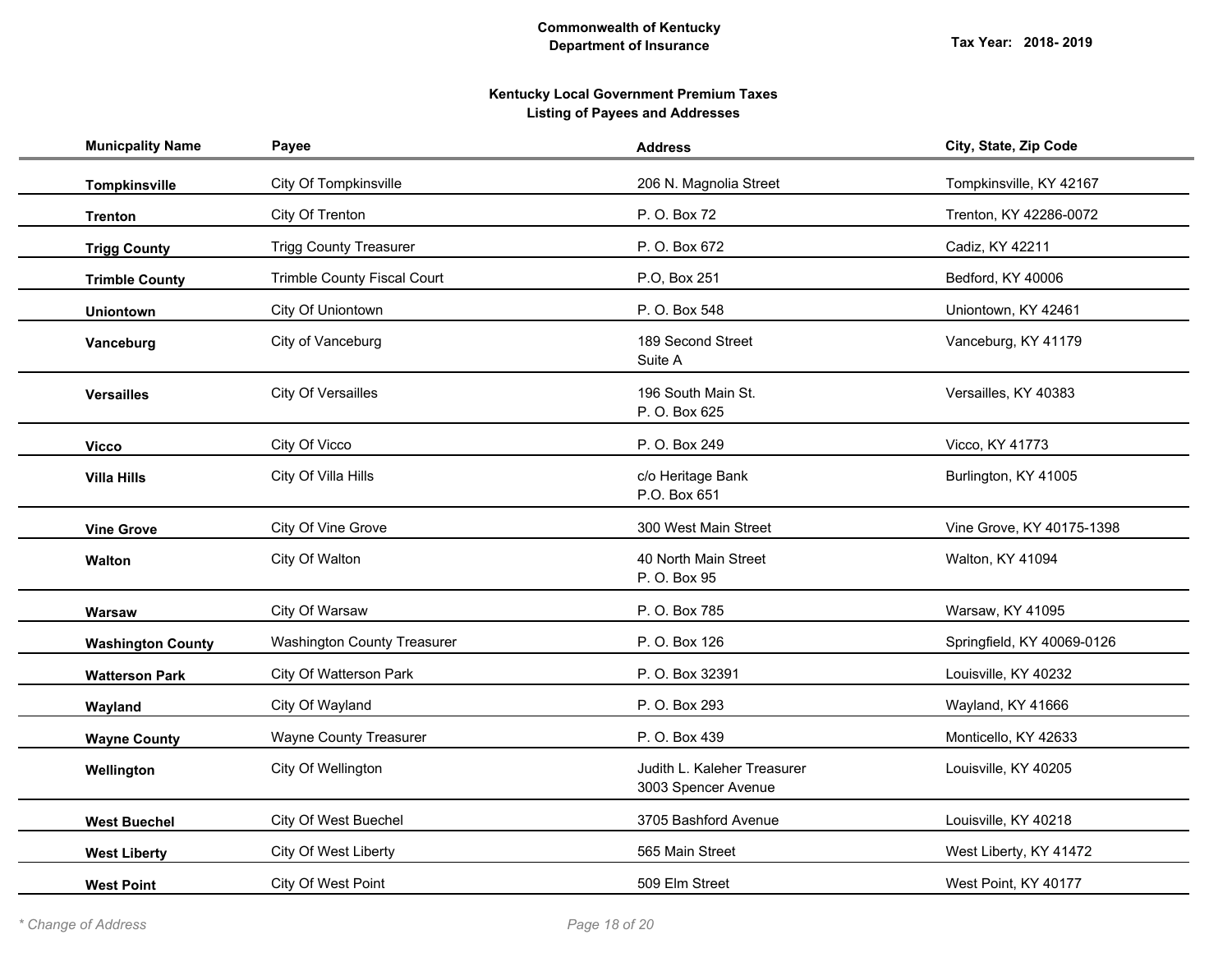| <b>Municpality Name</b> | Payee                  | <b>Address</b>                                                    | City, State, Zip Code     |
|-------------------------|------------------------|-------------------------------------------------------------------|---------------------------|
| Westwood                | City Of Westwood       | P.O. Box 221287                                                   | Louisville, KY 40252-1287 |
| <b>Wheatcroft</b>       | City Of Wheatcroft     | 32 Main Street<br>P. O. Box 42                                    | Wheatcroft, KY 42463-0042 |
| Wheelwright             | City Of Wheelwright    | P. O. Box 365                                                     | Wheelwright, KY 41669     |
| <b>White Plains</b>     | City Of White Plains   | P. O. Box 399                                                     | White Plains, KY 42464    |
| Whitesburg              | City Of Whitesburg     | 38 East Main Street                                               | Whitesburg, KY 41858      |
| Whitesville             | City Of Whitesville    | P. O. Box 51                                                      | Whitesville, KY 42378     |
| Wickliffe               | City Of Wickliffe      | City Clerk-Treasurer<br><b>Box 175</b>                            | Wickliffe, KY 42087       |
| Wilder                  | City Of Wilder         | 520 Licking Pike                                                  | Wilder, KY 41071          |
| Wildwood                | City Of Wildwood       | P. O. Box 24036                                                   | Louisville, KY 40224      |
| Williamsburg            | City Of Williamsburg   | P. O. Box 119                                                     | Williamsburg, KY 40769    |
| Williamstown            | City Of Williamstown   | P. O. Box 147                                                     | Williamstown, KY 41097    |
| Wilmore                 | City Of Wilmore        | 335 East Main Street                                              | Wilmore, KY 40390         |
| Winchester              | City Of Winchester     | P. O. Box 4135                                                    | Winchester, KY 40392-4135 |
| <b>Windy Hills</b>      | City Of Windy Hills    | <b>Summit Executive Suites</b><br>4350 Brownsboro Road, Suite 110 | Louisville, KY 40207      |
| Wingo                   | City Of Wingo          | P. O. Box 117                                                     | Wingo, KY 42088           |
| Woodburn                | City Of Woodburn       | P.O. Box 117                                                      | Woodburn, KY 42170        |
| Woodbury                | City Of Woodbury       | <b>City Hall</b><br>1 Lock Four Road                              | Woodbury, KY 42288        |
| <b>Woodland Hills</b>   | City Of Woodland Hills | P. O. Box 43032                                                   | Louisville, KY 40243      |
| Woodlawn                | City Of Woodlawn       | P. O. Box 72127                                                   | Newport, KY 41072-0127    |
| <b>Woodlawn Park</b>    | City Of Woodlawn Park  | Gloria Curran, Treasurer<br>2527 Nelson Miller Parkway, Suite 205 | Louisville, KY 40223-3165 |